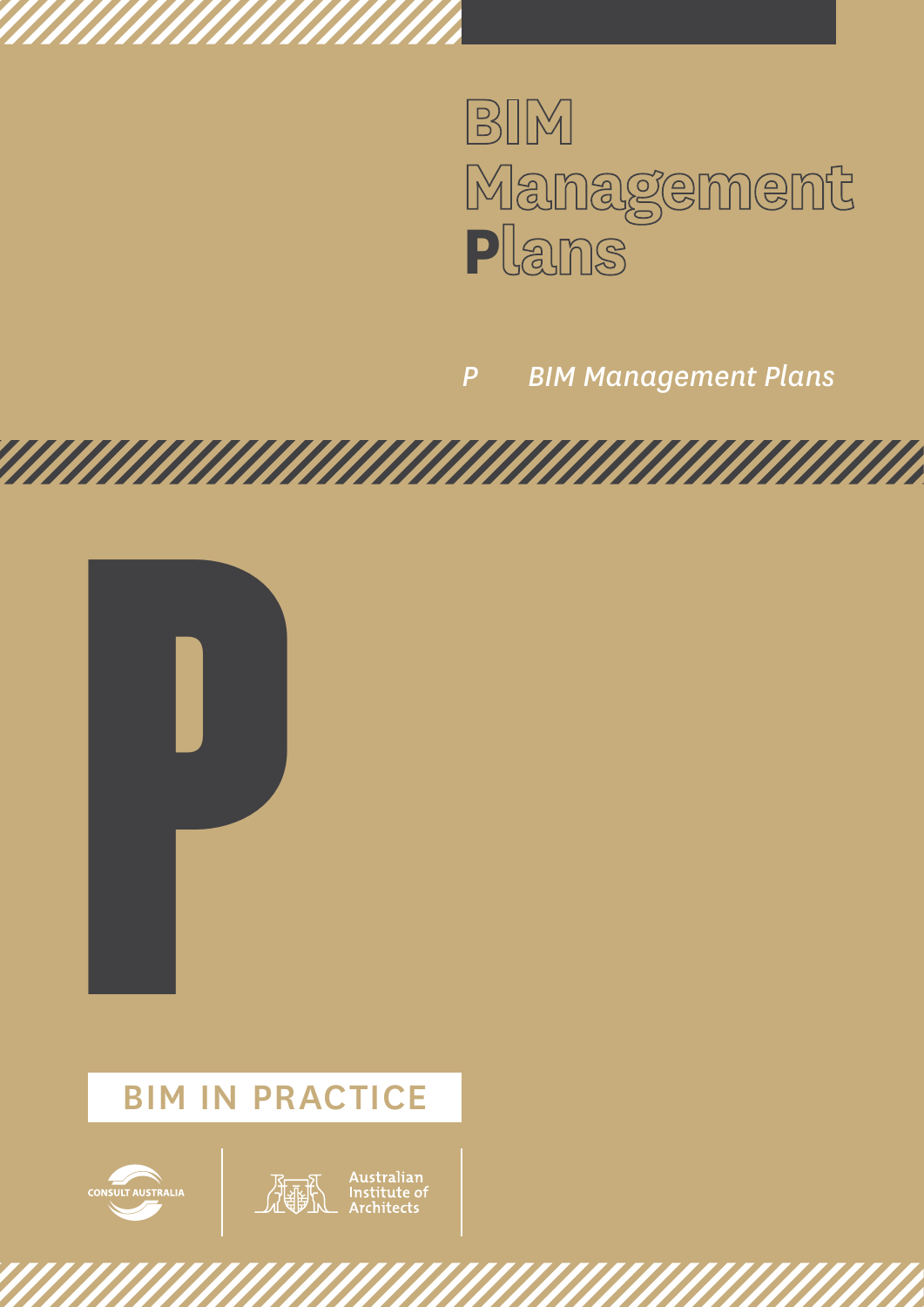

## *P BIM Management Plans*

**Contributors:** 

Chris Needham (Chair), C3 Consulting Solutions

Stuart Bull, Arup

Tom Fussell, Project Services

Peter Giangiulio, Sandover Pinder

Neil Greenstreet, NATSPEC//Construction Information

Clay Hickling, GHD

Paul Nunn, CSI Global Services

David Sutherland, Fender Katsalidis

## **P BIM Management Plans**

- P1 What is a BIM Management Plan and why should we use one?
- P2 What should be addressed within a BIM Management Plan?
- P3 How should you prepare and apply a BIM Management Plan?

P BIM Management Plans [Version 1 – August 2012]

#### Disclaimer:

<u>TAN MANAMAN MANAMAN MANAMAN M</u>

 $\cdot$  a third party, from whom the material is licensed for inclusion on this site.

Australian

Institute of **Architects** 



This document is jointly published by the Australian Institute of Architects and Consult Australia and contains information prepared by the joint Australian Institute of Architects and Consult Australia BIM/IPD Steering Gr The Australian Institute of Architects and Consult Australia make no representations, either iointly or severally, about the content and suitability of the material, for any purpose, It is provided 'as is' without express any warranties of merchantability or fitness. In no event will the Australian Institute of Architects or Consult Australia be liable, whether in contract, negligence or other action arising out of or in connection with the All material in this document is copyright to:

<sup>•</sup> either, or jointly, the Australian Institute of Architects and Consult Australia; or

No reproduction of the material is authorised unless written permission is first obtained from both the Australian Institute of Architects and Consult Australia.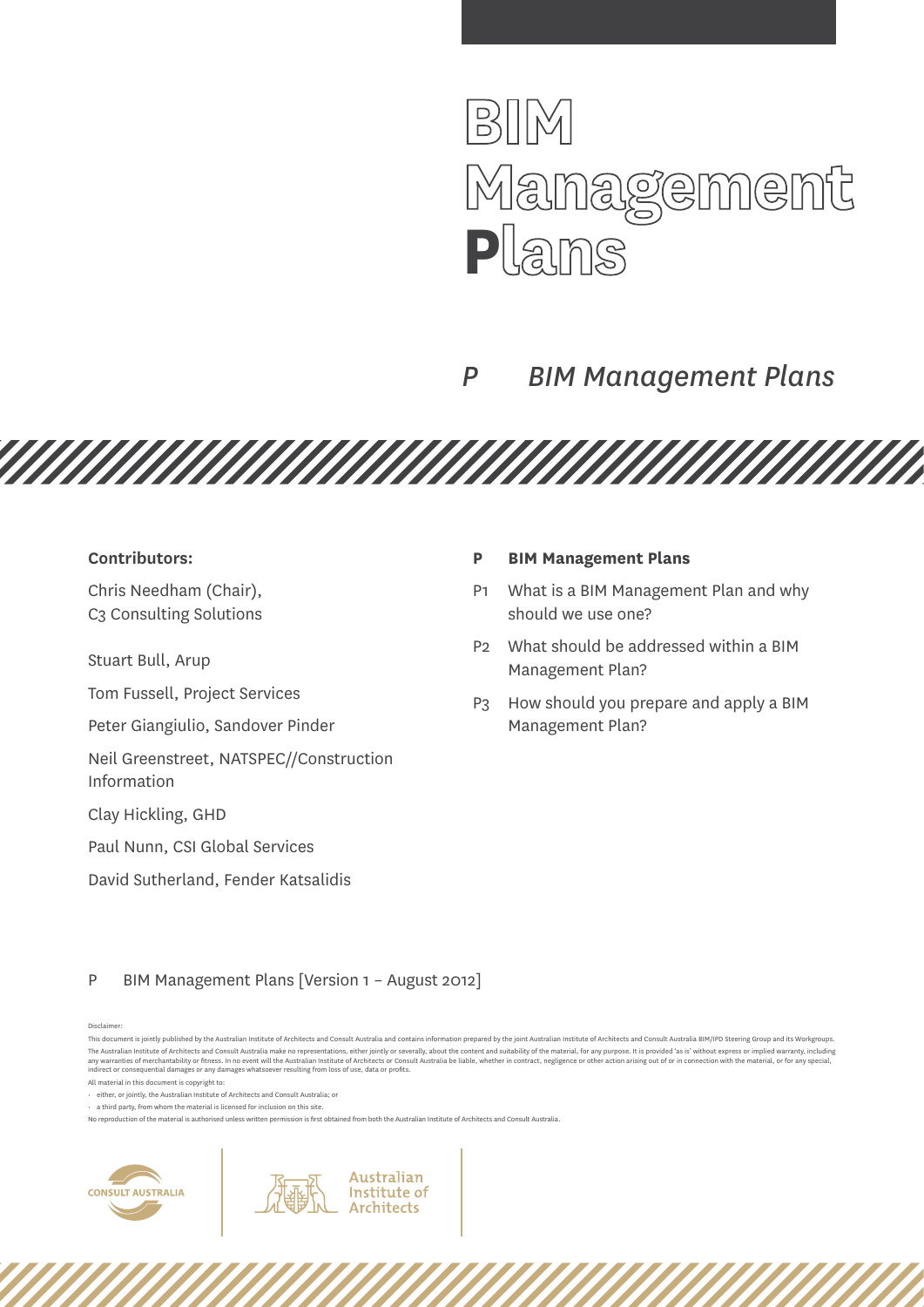## PREFACE<br>www.www.www.www.www.www.www.www.ww

As Building Information Modelling (BIM) is becoming more established, individual practices are mastering the use of BIM software and establishing workflows and management systems within their organisations. It is also more likely that they will be called on to work on projects using BIM collaboratively. This, and non-traditional procurement strategies such as Integrated Project Delivery<sup>1</sup> (IPD), is new territory for many and there is much uncertainty about the most effective way to proceed, particularly as there is not yet a body of established best practice.

The documents developed by this initiative address this uncertainty by answering several key questions:

- What is a BIM Management Plan and why should we use one?
- What should be addressed within a BIM Management Plan?
- How should we prepare and apply a BIM Management Plan?

While there are already several well-written (and detailed) BIM planning guides and templates in circulation, this working group sets out to raise awareness in the local industry of the importance of BIM Management Plans and provide practical introductory guidance on the topic. This will lead to existing resources being used in a more informed way and with much greater confidence.

The BIM Management Plans Working Group is comprised of practitioners from disciplines including architecture, engineering, quantity surveying and construction contracting. Representing public, private and industry organisations, the group was able to draw on its extensive combined experience and a variety of perspectives during the development of this series of documents.

greater confidence.<br>The BIM Management Plans Working G<br>practitioners from disciplines including<br>quantity surveying and construction co<br>public, private and industry organisati<br>to draw on its extensive combined exp<br>perspecti The group's goal was to provide a succinct overview of the topic and to identify some of the practical issues that can be encountered when planning projects in which BIM is employed. The group recognised that the circumstances of construction projects vary enormously (particularly in the early mobilisation phases) and that providing overly prescriptive advice was futile. The group's approach was to try to identify some basic principles and resources that would serve the reader well when faced with the realities of implementing BIM on their projects.

**Note:** A BIM Management Plan can be referred to by a number of other names and acronyms such as BIM Execution Plan (BEP, BXP) or Project BIM Plan (PBP). Although the content and scope of these documents may vary slightly, their function and purpose is similar. For simplicity, 'BIM Management Plan' will be used throughout these documents – also referred to by its abbreviation: BMP.



Chris Needham (C3 Consulting Solutions) Chair: BIM Management Plans Working Group

P // BIM Management Plans [Version 1 – August 2012] // Page 3

,,,,,,,,,,,,,,,,,,,,,,,

,,,,,,,,,,,

1 Integrated Project Delivery: A Guide, American Institute of Architects (AIA) National & California Councils 2007 [http://www.aia.org/groups/aia/](http://www.aia.org/groups/aia/documents/pdf/aiab083423.pdf) [documents/pdf/aiab083423.pdf](http://www.aia.org/groups/aia/documents/pdf/aiab083423.pdf).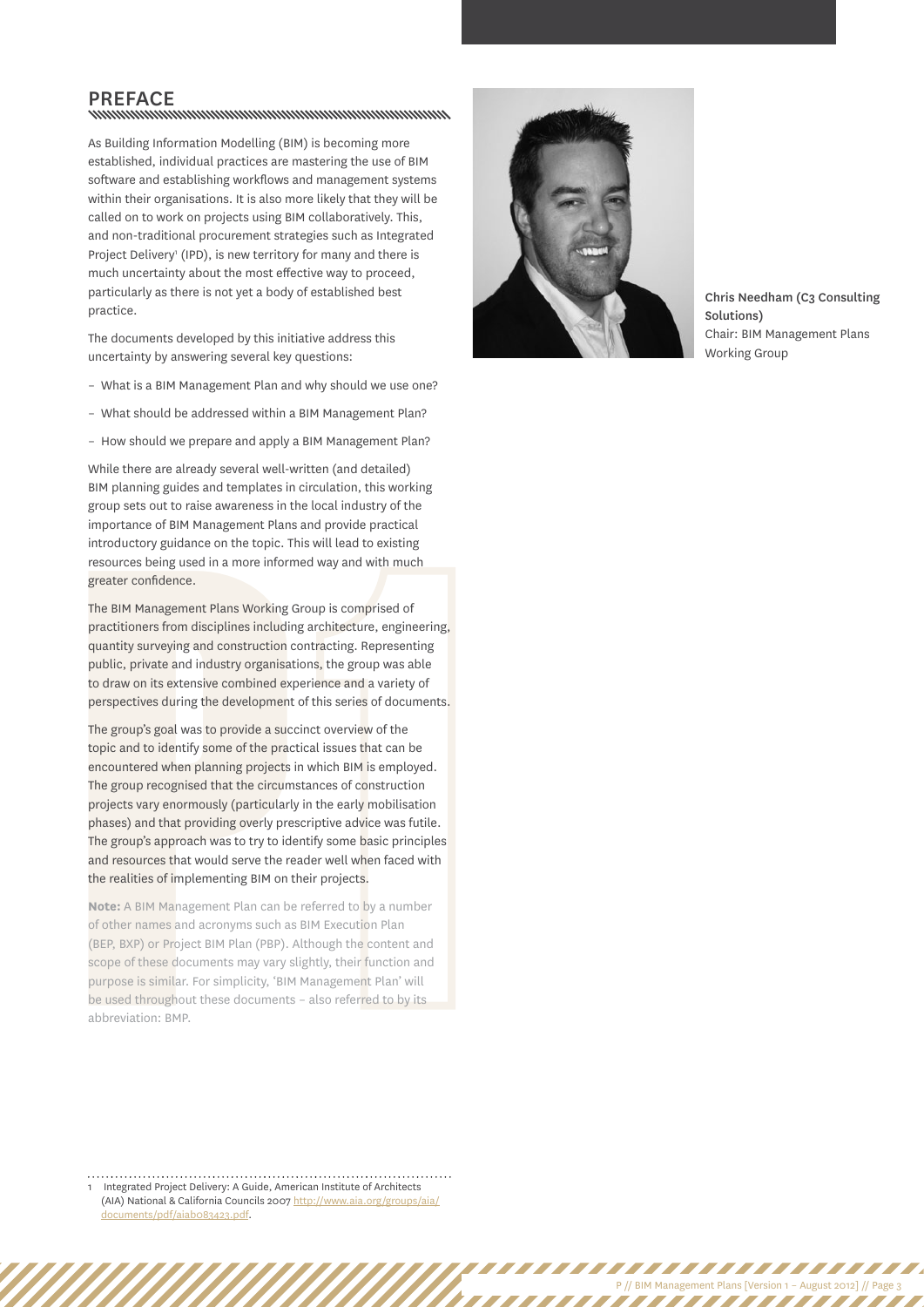# BIM Management<br>Plans

*P1 What is a BIM Management Plan & why should we use one?*





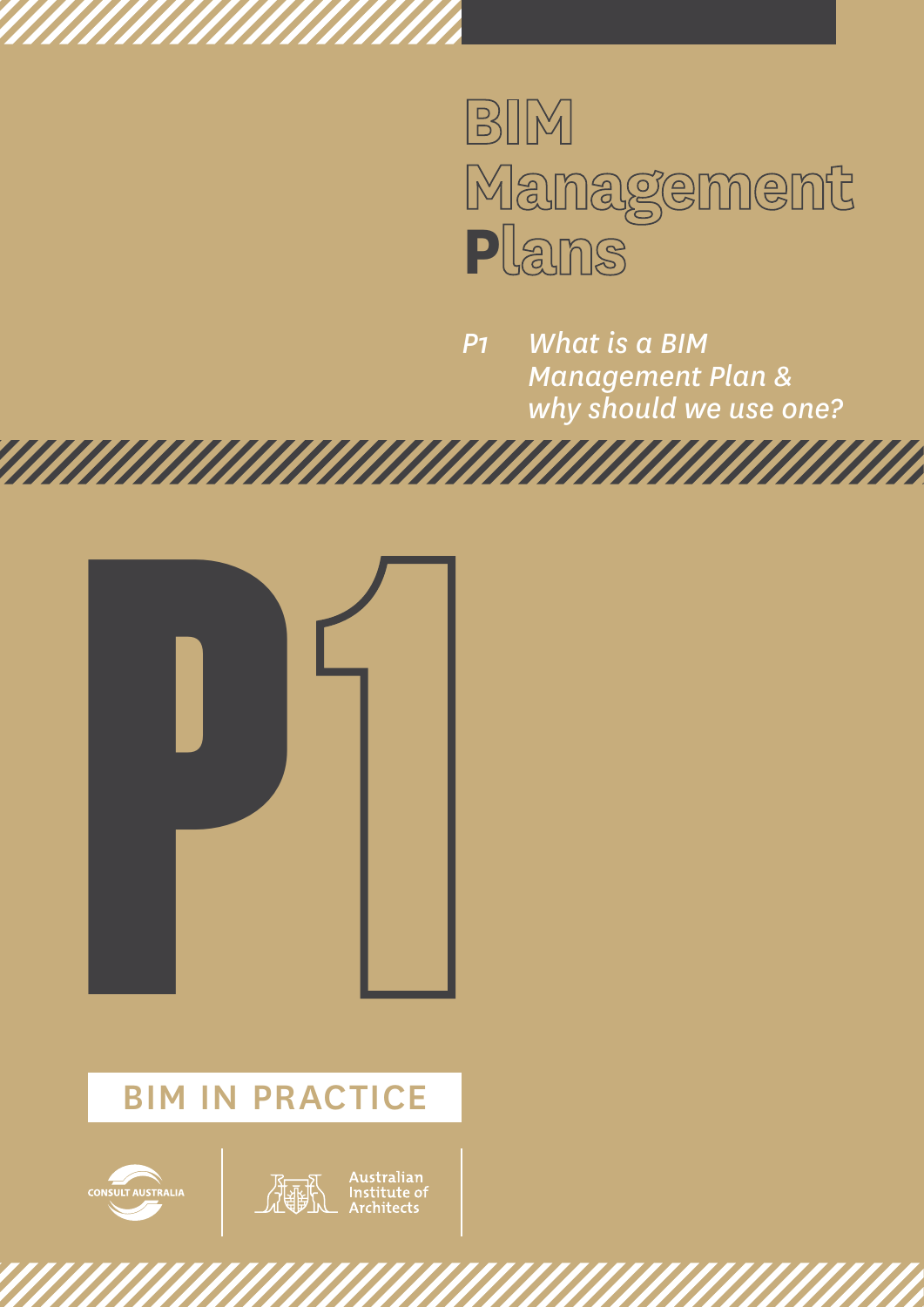

*P1 What is a BIM Management Plan & why should we use one?*

#### **Contributors:**

Chris Needham (Chair), C3 Consulting Solutions

Stuart Bull, Arup

Tom Fussell, Project Services

Peter Giangiulio, Sandover Pinder

Neil Greenstreet, NATSPEC//Construction Information

**TARTA MANARA DE LA PERSONA DE LA PROPIETA DEL** 

Clay Hickling, GHD

Paul Nunn, CSI Global Services

David Sutherland, Fender Katsalidis

- P BIM Management Plans
- **P1 What is a BIM Management Plan and why should we use one?**
- P2 What should be addressed within a BIM Management Plan?
- P3 How should you prepare and apply a BIM Management Plan?

P1 What is a BIM Management Plan & why should we use one? [Version 1 – August 2012]

Australian

Institute of **Architects** 

Disclaimer:

This document is jointly published by the Australian Institute of Architects and Consult Australia and contains information prepared by the joint Australian Institute of Architects and Consult Australia BIM/IPD Steering Gr The Australian Institute of Architects and Consult Australia make no representations, either iointly or severally, about the content and suitability of the material, for any purpose, It is provided 'as is' without express any warranties of merchantability or fitness. In no event will the Australian Institute of Architects or Consult Australia be liable, whether in contract, negligence or other action arising out of or in connection with the

All material in this document is copyright to:

• either, or jointly, the Australian Institute of Architects and Consult Australia; or

 $\cdot$  a third party, from whom the material is licensed for inclusion on this site.

No reproduction of the material is authorised unless written permission is first obtained from both the Australian Institute of Architects and Consult Australia.

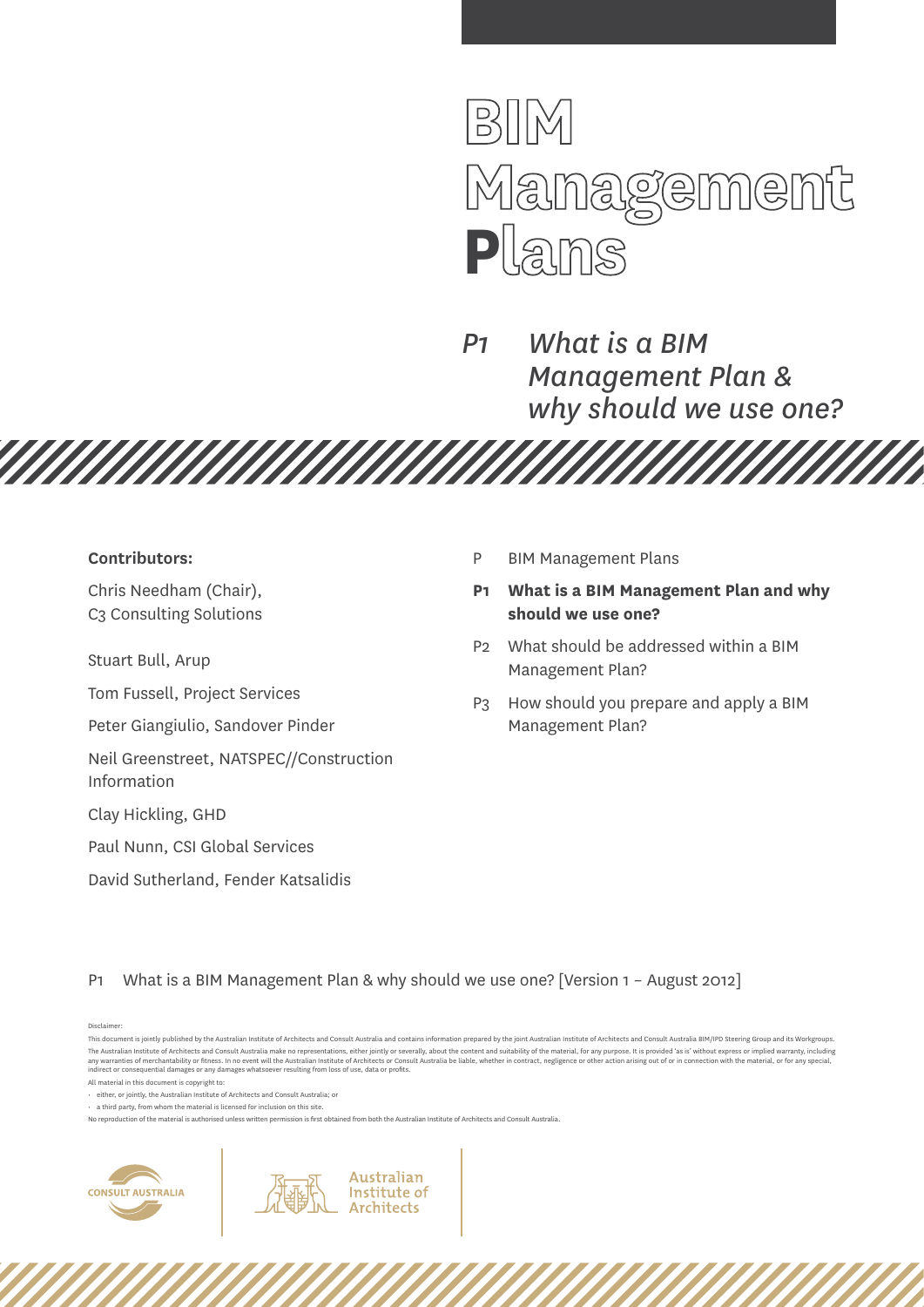## WHAT IS A BIM MANAGEMENT PLAN?

A BIM Management Plan sets out who will do what, when, how and why, to achieve the project's goals with respect to BIM-based project delivery. Under most current procurement methods, the BIM Management Plan is prepared after project contributors have been formally appointed. Consequently, the BIM Plan's status as an agreement needs to be made clear from the outset. It should be noted that if it can't be used to hold the project team to account, it's likely that it will be ignored in the face of later project pressures. The Legal and Procurement group discuss this issue further in their document: **L3 – Stakeholders' Responsibilities**.

For example, some of the items that could be grouped under these headings include:

**Who** Project team, roles and responsibilities, relevant authorities

**What** Goals and objectives, deliverables

,,,,,,,,,,,,,,,,

**When** All project deliverables and activities related to project program

**How** Tools and tool use, information exchange, digital/ technological infrastructure, standards

**Why** Contractual requirements, project procurement strategy

P A BIM Management Plan is not unlike a screenplay in that it serves as a central collaborative platform for the production, and is critical to its success and acclaim.

## How does a BIM Management Plan differ from, or fit within, a 'regular' project plan?

Planning is crucial for any project of the scale of a construction project, and with the many individuals involved. BIM Management Plans are founded on the same broad principles as existing (generic) project plans:

### *"Fail to plan, and plan to fail!"* <sup>1</sup>

A focus on the end-game is required for the effective delivery of any project. Planning ahead means looking ahead to start with and charting a course back to the present, addressing who, what, why, when and how.

Any BIM Management Plan must connect the strategic objectives of the project with tactics (methodology) designed to achieve them. Establishing and communicating both will help increase understanding and reduce uncertainty within the project team.

Although planning a BIM-based project shares similar challenges to a 'legacy' (non-BIM) project, there are some key differences. BIM-based project delivery enables better use to be made of information throughout the project lifecycle. It recognises the value of information to multiple parties, and the efficiencies that can be gained by exploiting its interdependence. A BIM Management Plan exists in part because various risks accompany this potential and, without adequate preparation, some advantages may never materialise. Indeed, if the project team cannot effectively manage the process, it may turn out to be less efficient overall. The BIM Management Plan is therefore:

- a preparation platform
- a communication tool
- a risk mitigation tool

The following comparison of BIM and legacy processes will help those using BIM Management Plans to understand the differences between their corresponding project plans:

1 This quote (or variants of) is widely attributed to Benjamin Franklin as well as others since, including Winston Churchill.

,,,,,,,,,,,,,,,,

P1 // What is a BIM Management Plan & why should we use one? [Version 1 – August 2012] // Page 3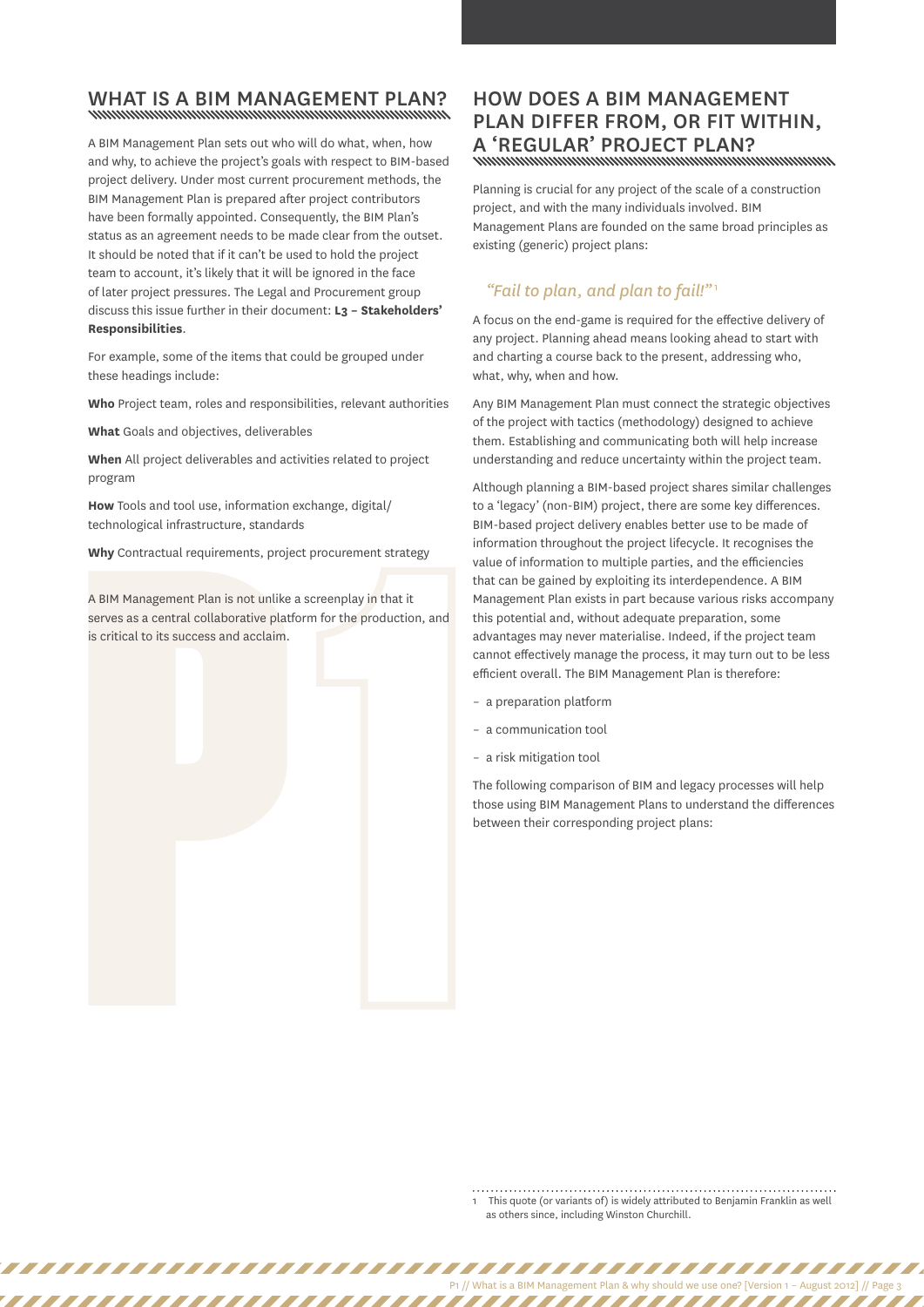#### **Characteristics of existing processes**

- **Familiar**: Because the deliverables and methodology of legacy-approach project delivery have, over many years, become fairly well established, participants generally (but not always) have a tacit understanding of what is expected of them.
- **Inefficient**: Despite being familiar, inefficiencies in legacy processes are rife, with construction industry wastage at unsustainable levels<sup>2</sup>.
- **Fragmented**: Information created by each party has to be interpreted and re-entered by the others, often repeatedly. This fragmentation and on-going manual coordination leads to duplication of effort and errors.
- **Isolated**: Project plans tend to exist within organisations, for their own sake.

## **Characteristics of BIM processes**

- **New and rapidly evolving**: Lack of familiarity leads to uncertainty and confusion about what is expected of team members.
- **Integrated**: The digital, multi-dimensional nature of BIM allows information to be readily manipulated, coordinated and consolidated. The integration and ready exchange of information also facilitates collaboration.
- **Fluid**: The speed and ease of change that BIM provides requires greater attention to process management than when using 2D abstract representations of elements and disparate paper-based information. With the enhanced levels of interdependence of information in BIM, the consequences of various actions can be greatly improved, or disastrous.
- **Recognises information as an asset**: The sheer volume of information contained in models can obscure irrelevant or valueless information. This and the need to maintain the interdependence and integrity of information increases the value of information validation – knowing what is reliable, correct or appropriate at any point in time. A BIM Management Plan can address this, acknowledging that it may vary by necessity from one project phase to the next as decisions are made.
- and consolidated. The integration as<br>information also facilitates collabor<br>- **Fluid**: The speed and ease of chang<br>requires greater attention to proces<br>using 2D abstract representations of<br>paper-based information. With the – **Recognises value within project lifecycle**: When properly leveraged, BIM can be used to improve processes throughout design, construction and facility management. The 'whole of building lifecycle' view of information associated with BIM tends to expand designers' and contractors' perspectives beyond their traditional preoccupations. Clients increasingly require their project teams to better consider long-term needs and outcomes. While the traditional involvement of designers ceases at completion of construction documentation (articulating 'design intent'), some are now seeing opportunities (and risks) with being involved in the construction and operations phases of the project. The attention is no longer just on getting a project built; it's on getting a great asset built on time, on budget and with minimal wastage (LEAN construction).
	- 2 Gallaher, M. P., A. C. O'Connor, J. L. Dettbarn Jr., and L. T. Gilday. Cost Analysis of Inadequate Interoperability in the U.S. Capital Facilities Industry. Technical Report GCR 04-867: NIST, 2004

,,,,,,,,,,,,,,,,

 $\overline{I}$  ,  $\overline{I}$  ,  $\overline{I}$  ,  $\overline{I}$ 

- **Relies on greater leveraging of technology**: The complexity and volume of information associated with projects has grown significantly over recent decades, propelled by both client need and advances in technology. Information Technology (IT) has emerged as a powerful enabler, allowing teams to achieve more when used cleverly.
- **Requires collaboration from multiple stakeholders**: Project planning most effectively takes place in multi-party agreement. Integrated project delivery (IPD) embodies this principle, and arguably has more effect on achieving improved project outcomes than the use of technology.

## Why is a BIM Management Plan needed & what value does it PROVIDE?<br>www.www.www.www.www.www.www.www.www.

As noted, all construction projects require planning, but given BIM's nascent status in the industry, a clear direction on projects using BIM is crucial if BIM is to add value to the process.

### *"If one does not know to which port one is sailing, no wind is favourable."*

– Lucius Annaeus Seneca

The reasons a BIM Management Plan is needed can be summarised into two broad groups:

- **Cultural**: Teams benefit from increased planning. With clearer communication and reducing the unknowns in the implementation process, risks to all parties and the project are lessened.
- **Technical**: The technology underlying BIM software tools permits improved organisation, management and sharing of project information. However, the information needs to be structured and consistently applied between project members to achieve maximum benefit. Disciplined information management yields significant dividends for the project and its stakeholders.

P1 // What is a BIM Management Plan & why should we use one? [Version 1 – August 2012] // Page 4

,,,,,,,,,,,,,,,,,,,,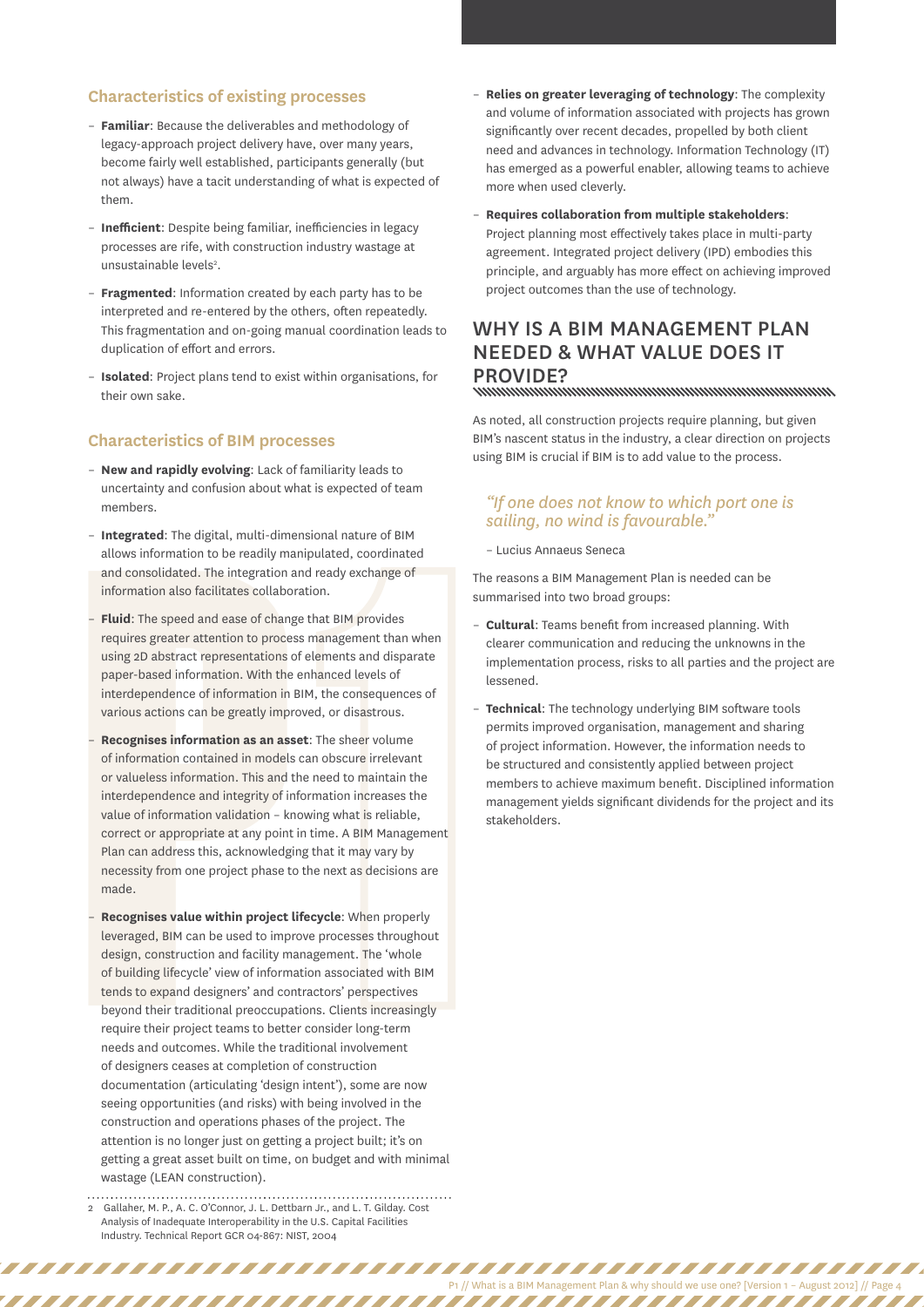#### **Value of a BIM Management Plan**

The *Penn State BIM Project Execution Planning Guide*<sup>3</sup> summarises the need for a BIM Management Plan and its value as follows:

*To effectively integrate BIM into the project delivery process, it is important for the team to develop a detailed execution plan for BIM implementation. A BIM Project Execution Plan (hereinafter referred to as the 'BIM Plan') outlines the overall vision along with implementation details for the team to follow throughout the project.* 

*By developing a BIM Plan, the project and project team members can achieve the following value:*

- *All parties will clearly understand and communicate the strategic goals for implementing BIM on the project*
- *Organisations will understand their roles and responsibilities in the implementation*
- *The team will be able to design an execution process which is well suited for each team member's business practices and typical organisational workflows*
- *The plan will outline additional resources, training, or other competencies necessary to successfully implement BIM for the intended uses*
- *The plan will provide a benchmark for describing the process to future participants who join the project*
- The purchasing divisions will be a<br>language to ensure that all project<br>obligations<br>- The baseline plan will provide a g<br>throughout the project<br>throughout the project<br>of throughout the project<br>3 BIM [P](http://bim.psu.edu/)roject Execution Plan – *The purchasing divisions will be able to define contract language to ensure that all project participants fulfil their obligations*
	- *The baseline plan will provide a goal for measuring progress throughout the project*

Other values the BIM Management Plan can provide include:

- **Risk mitigation**: through defining project requirements, collaboration methodology, contributor responsibilities and outcomes.
- **Greater efficiencies**: afforded to the project, by having each project participant more aware of others' requirements and offerings.
- **Project record**: comprehensive documentation can record how the project was delivered and can be reviewed and reused for improving processes on future projects.
- **Educational**: providing greater understanding of BIM and its impact on the project for those involved.
- **Defining project goals**: Comprehending and expressing what's most important to the client (particularly in alliance procurements, where those expressions may be closely linked to project objectives and remuneration).

## CONCLUSION<br>www.manumumumumumumumumumumumum

A BIM Management Plan offers clarity, certainty and transparency for the project stakeholders. It should connect objectives with methodology, and allow the team to plan the execution and delivery of the project with particular emphasis on BIM. Without it, misunderstandings and confusion would prohibit the project team from fully understanding their responsibilities and the context in which they work. It would represent a continuation of the inward-focused and fragmented work patterns of years past.

3 BIM Project Execution Planning Guide Version 2, Computer Integrated Construction Research Program (CIC) at the Pennsylvania State University July 2010 http://bim.psu.edu/.

#### **Summary**

A BIM Management Plan establishes:

,,,,,,,,,,,,,,,,,,

- Who, what, why, when and how with respect to building information on a project.
- It 'sets the scene' and helps orchestrate activities and sequence.
- It acknowledges the value of diligent planning, effective communication and genuine collaboration.
- There is significant value to the project and project team by establishing and employing a BIM Management Plan.

77777777777777777

P1 // What is a BIM Management Plan & why should we use one? [Version 1 – August 2012] // Page 5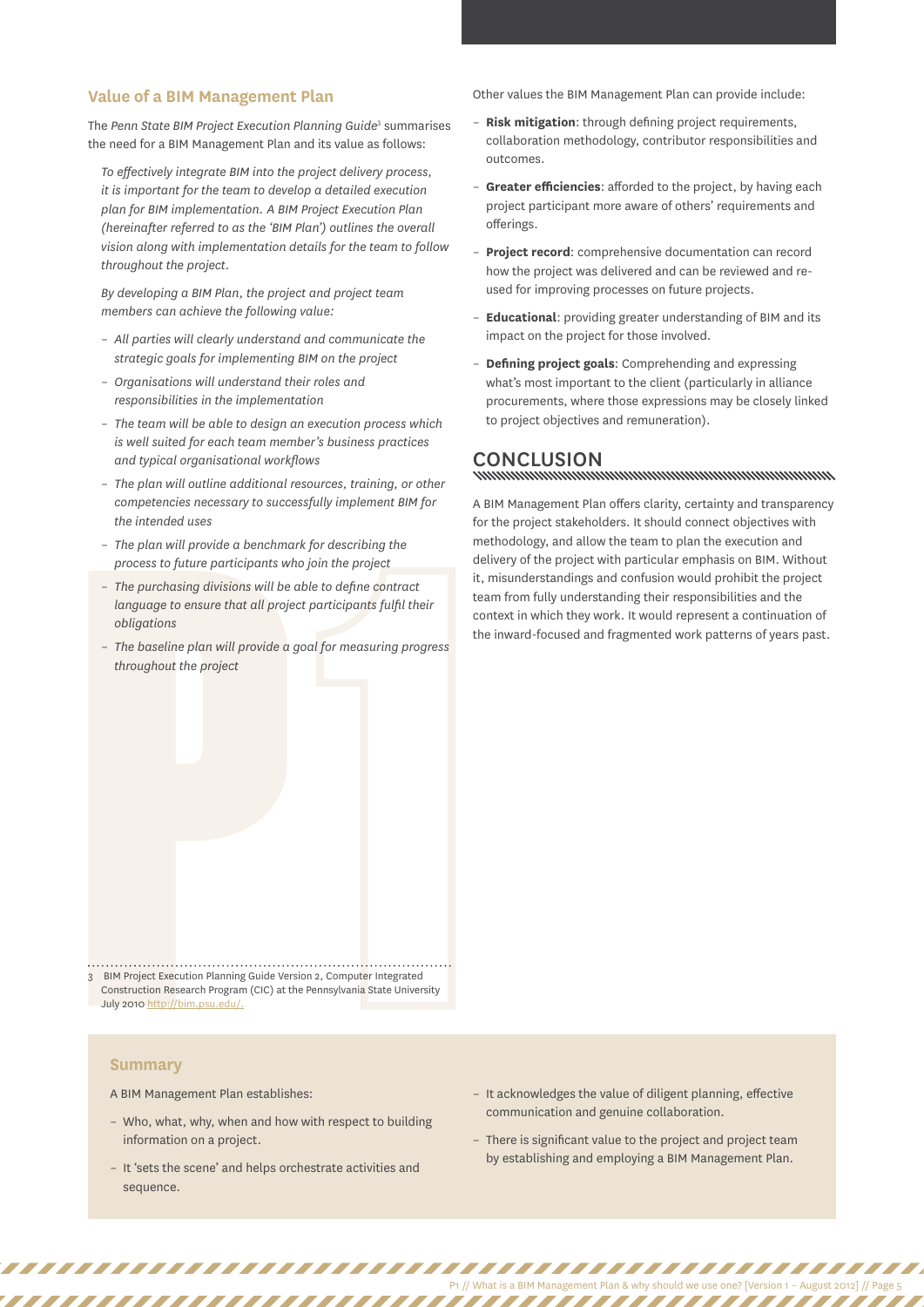# BIM Management<br>Plans

*P2 What should be addressed within a BIM Management Plan?*





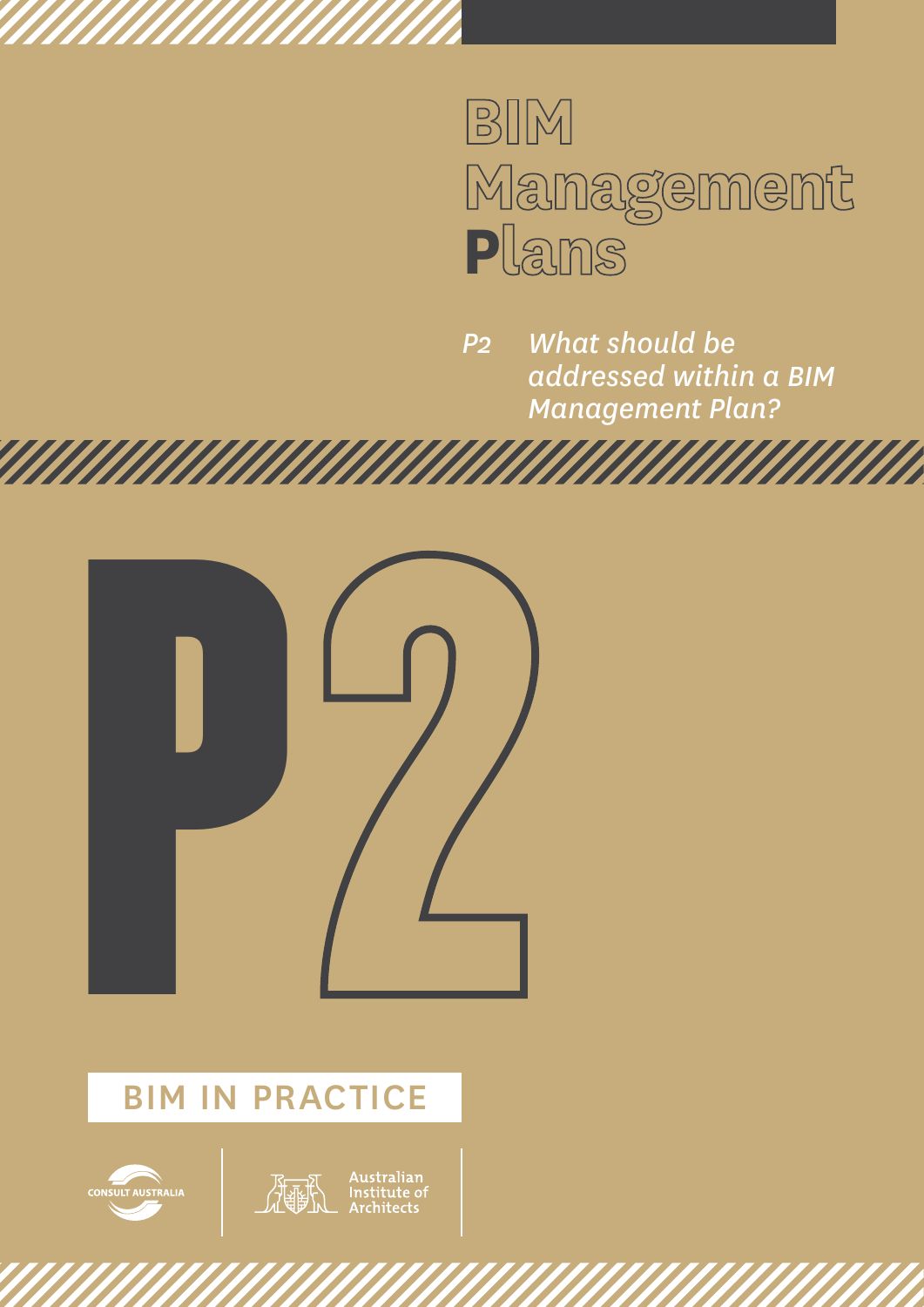

*P2 What should be addressed within a BIM Management Plan?*

**HAHA** 

#### **Contributors:**

Chris Needham (Chair), C3 Consulting Solutions

Stuart Bull, Arup

Tom Fussell, Project Services

Peter Giangiulio, Sandover Pinder

Neil Greenstreet, NATSPEC//Construction Information

*MAHAHAHAHAHAHAHA* 

Clay Hickling, GHD

Paul Nunn, CSI Global Services

David Sutherland, Fender Katsalidis

- P BIM Management Plans
- P1 What is a BIM Management Plan and why should we use one?
- **P2 What should be addressed within a BIM Management Plan?**
- P3 How should you prepare and apply a BIM Management Plan?

P2 What should be addressed within a BIM Management Plan? [Version 1 – August 2012]

Australian

Institute of **Architects** 

Disclaimer:

No reproduction of the material is authorised unless written permission is first obtained from both the Australian Institute of Architects and Consult Australia.



This document is jointly published by the Australian Institute of Architects and Consult Australia and contains information prepared by the joint Australian Institute of Architects and Consult Australia BIM/IPD Steering Gr The Australian Institute of Architects and Consult Australia make no representations, either jointly or severally, about the content and suitability of the material, for any purpose, It is provided 'as is' without express any warranties of merchantability or fitness. In no event will the Australian Institute of Architects or Consult Australia be liable, whether in contract, negligence or other action arising out of or in connection with the

All material in this document is copyright to:

<sup>•</sup> either, or jointly, the Australian Institute of Architects and Consult Australia; or

 $\cdot$  a third party, from whom the material is licensed for inclusion on this site.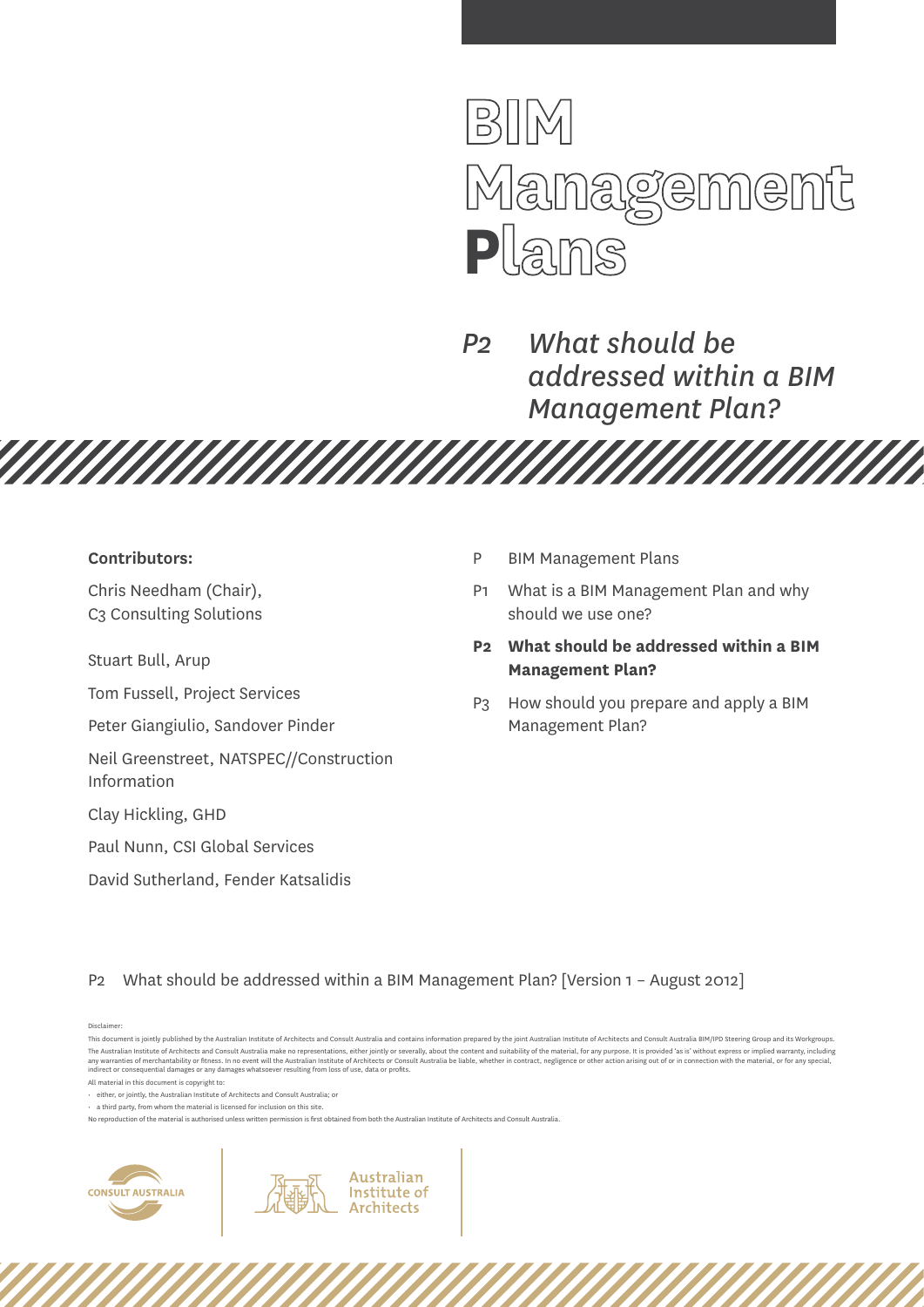## INTRODUCTION<br>www.www.www.www.www.www.www.www.ww

The BIM Management Plan (BMP) addresses how all the key elements of a project – people, program, tools, processes and protocols – will be organised and managed to achieve the project goals. Even though all projects have these elements in common, a plan should be prepared specifically for each project. The particulars must respond to the client requirements, project needs, team capacity/skill/expertise, procurement method and other project-specific circumstances.

 There are various template documents available within the public domain that include the items that should be addressed in a BIM Management Plan. The list below is a good representation of items found in many. These templates are listed in the document **P3: How should you prepare and apply a BIM Management Plan?**

## Contents of a BIM Management Plan

The listing order and grouping of the following items does not imply a hierarchy of importance or a fixed order of consideration. Many are closely interrelated and addressing one can often entail making decisions about another. Whatever the nature of the project – its size, complexity, duration and the like – tailor the list to suit as appropriate.

77777777777777777777777

### *1. Agreement*

The extent to which project participants agree to the BIM Management Plan (regarding its contractual status) should be clearly defined. In addition, the expectations and methods for future amendments of the agreement should be stated. It would be highly unusual for the first iteration of the BIM Management Plan to remain unchanged by the end of the project.

#### *2. BIM Management Plan overview*

The BMP overview should state the purpose of the document, overview of scope, and expected applicable duration (eg, design only, design/construction).

#### *3. Project particulars*

#### **a. Project identification**

Project title, description, address, client etc

#### **b.Project team & contacts**

Where this information is already recorded in a readily accessible form, such as in an online project collaboration/document management system, it may be more sensible to reference it there rather than replicate it in the BIM Management Plan. This saves maintaining duplicate records and reduces the risk of errors.

Monitor changes to the project team for their contractual implications. In some instances it will also be appropriate to record changes in an addendum to the contract or renegotiate the contract.

P2 // What should be addressed within a BIM Management Plan? [Version 1 – August 2012] // Page 3

,,,,,,,,,,,,,,,



#### **Elements of a BIM Management Plan** (Adopted from the NIST Enterprise Architecture Model)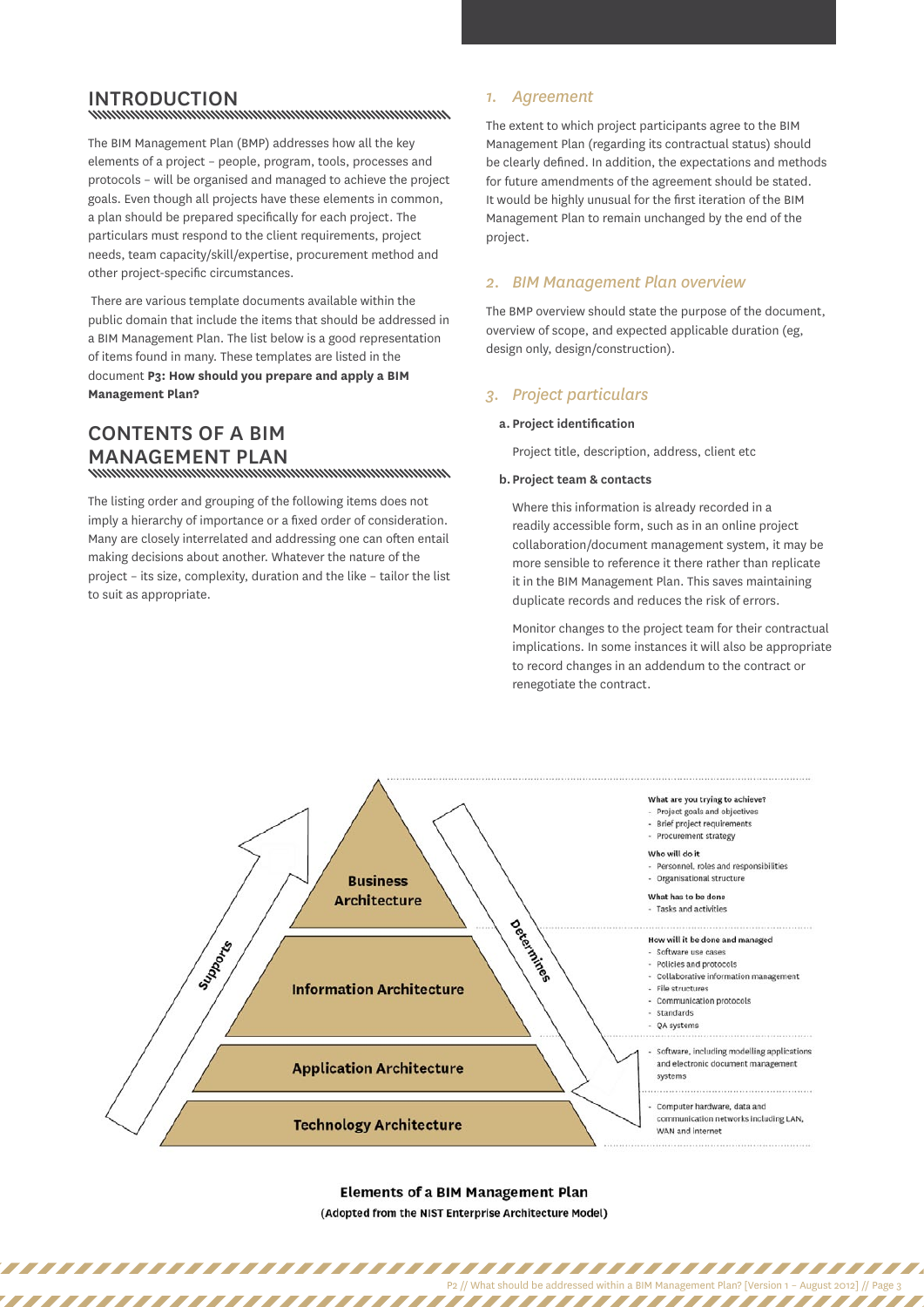#### **c. Project roles & responsibilities**

Define roles and responsibilities by reference to existing industry documents (and any contracts in force) and adjust the roles/responsibilities or documents to suit the requirements of your project through documented amendments.

Monitor changes to roles and responsibilities for their contractual implications in the same way as noted for changes in project personnel. This may vary from simple edits to names and contact details, to creating induction protocols and providing BIM-related education and/or training.

The NATSPEC BIM Management Plan Template<sup>1</sup> refers these details (and a number of others) to a 'Project BIM Brief' where they have been recorded earlier. It also requires all additional changes to be recorded there so that they are consolidated in a single location.

The role of 'BIM Coordinator' (alternatively known as 'Project BIM Manager') should be defined. Their responsibilities should be clearly articulated. Necessary traits of the BIM Coordinator are leadership skills, good communication ability, and BIM experience<sup>2</sup>. They should be committed to upholding the project's informational integrity, purpose and related processes. In this capacity, they should be able to hold the project participants accountable to what is established within the BIM Management Plan.

#### **d.Project team member BIM capability & maturity statement**

they should be able to hold the<br>accountable to what is establis<br>Management Plan.<br>**d. Project team member BIM catement**<br>Inclusion of this in the BIM Man<br>influenced by factors such as p<br>between team members and th<br>Generally, Inclusion of this in the BIM Management Plan will be influenced by factors such as prior working relationships between team members and the project's history. Generally, assessment of each team member's BIM capability and maturity should be done as part of the selection process, i.e. before development of the BIM Management Plan begins.

Regardless of contractual appointment a measure of accountability is necessary. If a statement of team member BIM capability and maturity is included here it will be more for purposes such as the following:

- assessing the most appropriate allocation of roles, responsibilities and authorities
- balancing aspirations against available capabilities and capacities
- assigning working relationships so that less experienced team members are teamed with more experienced members for support and mentoring
- identifying training requirements

#### 1 *NATSPEC National BIM Guide v1.0*, NATSPEC Construction Information Systems, September 2011.

2 *bimM: A practical look at Building Information Model Management*, C3 Consulting Solutions, 2009 http://c3consulting.com [october-2009.html](http://c3consulting.com.au/newsletter/infocus-october-2009.html).

,,,,,,,,,,,,,,,,,,,,,,,,,,,,

#### **e. Project procurement strategy**

The procurement model to be used has a fundamental influence on the project, the responsibilities of team members, their relationship to one another, whether there will be one or a series of BIM Management Plans and what will be recorded in them.

For traditional design-bid-build project procurement, involvement by contractors does not occur until the design is largely complete, preventing them from making a contribution or setting any expectations. Project design team members may be shooting in the dark if they attempt to anticipate the needs of someone who has yet to be appointed.

For design-and-construct or managing contractor procurement models, the same applies but to a lesser degree. The contractor typically assumes most (if not all) of the responsibility for the design and program. Design and value management decisions are made subject to their agreement, meaning their interests can tend to dominate, rather than a collective pursuit of what's best for the project.

Integrated project delivery (IPD) is an emerging procurement method, intended to avoid the problems of the others mentioned, and provide for better project outcomes.

## *4. Project definitions/terminology*

Definitions and terminology can be extremely important at a practical and contractual level, so it is best if key terms are defined clearly at the outset of the project. The Australian Institute of Architects and Consult Australia have published a **Glossary** of definitions as part of the: **'BIM! What is it?'**  document that is part of this series. Additional industry definitions can be found in document **P3: How should you prepare and apply a BIM Management Plan?**.

#### *5. Project objectives*

Start with the end in mind, considering the objectives of all stakeholders involved. Assess how tangible and valuable each objective is, and who it will benefit. Include measures by which the achievement of each of those objectives will be recognised.

Objectives should be selected while taking into account the capabilities of the team as a whole. Identifying priorities among options being considered will also help clarify appropriate objectives.

Examples might be:

- completion of the project by no later than a given date
- provision of a world-class sporting facility with unmatched flexibility (further definition on some objectives may be required for them to have any practical meaning)
- achieving a Six-Star Green Energy Rating
- building to be carbon-neutral and built using local materials and suppliers

P2 // What should be addressed within a BIM Management Plan? [Version 1 – August 2012] // Page 4

,,,,,,,,,,,,,,,,,,,,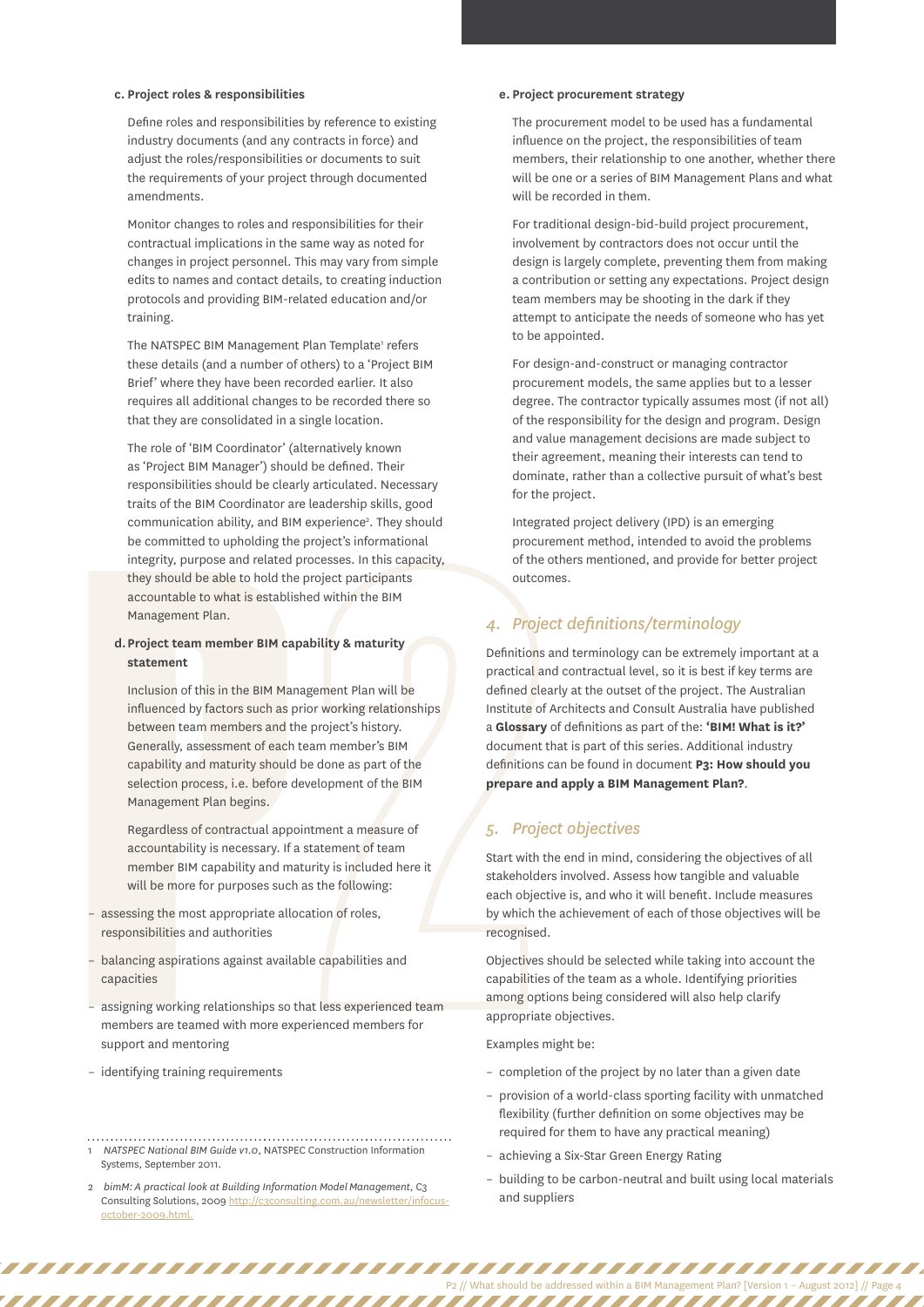**Note**: *The Penn State BIM Project Execution Planning Guide*<sup>3</sup> sets out a method for defining project goals and objectives, and provides tools such as worksheets to help make use of it.

#### *6. Project BIM uses*

The client may not know (or care about) BIM uses – this is more about methodology than outcomes. Where a client does stipulate a BIM use as a requirement, it should be included, but also clearly defined. It is important to set clear expectations and determine downstream process/modelling impacts as a result of the BIM uses.

Client level of engagement with regard to BIM uses may vary based on their experience, enthusiasm or other vested interest in BIM applied to the project.

Among many possible BIM uses are: Design visualisation, Structural modelling and analysis, Code checking, Quantity take-off and cost planning, 3D clash detection, 4D construction sequencing etc. Several of the BIM Management Plan template documents (listed at the end of this document) provide detailed lists and explanations for each BIM use.

#### *7. Project deliverables*

Examples might be:

- hard-copy or digital drawings
- model-based schedules and quantity take-offs
- model-based fabrication files
- room data sheets
- data-rich as-built models

These may change as the project progresses.

#### *8. Project procedures & protocols*

– Project schedules (programs)

Define project stages/milestones, and how they impact on BIM and vice versa. Note that contrary to popular misconception, Levels of Development (LODs) are not project stages.

- hard-copy or digital drawings<br>
- model-based schedules and quar<br>
- model-based fabrication files<br>
- room data sheets<br>
- data-rich as-built models<br>
These may change as the project pro<br>
8. Project procedures & pr<br>
- Projec A variety of meetings and workshops may be required for project kick-off, project inductions, model coordination and resolution, model exchange, software testing/review, site inductions etc. Ideally, any schedule for a particular meeting type should also be incorporated in the overall project program so that they can be seen in context.

#### – Information exchange

i. Informational requirements

,,,,,,,,,,,,,,,,,,,,,,,,,,,,

**Modelling scope**: The relationship between the model and the drawings should be established to set common expectations within the project team around issues such as how much will be modelled, where and to what extent detail should be addressed, will particular areas be modelled ahead of others (based

3 *BIM Project Execution Planning Guide Version 2*, Computer Integrated Construction Research Program (CIC) at the Pennsylvania State University, July 2010<http://bim.psu.edu/>.

on project conditions, anticipated construction sequence, or because they are typical)?

**Data requirements**: (usually focused on Operations and Maintenance – O&M) should be identified, as well as who they're required by and when. COBie<sup>4</sup> (Construction Operations Building information exchange) or SPie<sup>5</sup> (Specifier's Properties information exchange) are two information standards that may be useful for reference here.

Any data added to the models over and above what is documented in the BMP is theoretically unnecessary – therefore potentially abortive – given the challenges in 'guessing' the data requirements of others. It is better to accommodate their requirements via amendments to the BMP after they have been formally established.

ii. Information exchange matrix

Who will provide what to whom, when and in what format?

Issues to be addressed include file preparation (prior to issue/sharing), distribution methods and timing, terms of use and receipt and quality control.

An informational exchange matrix can be used to map out what formats are required to be shared when and between which project participants.

iii. Collaboration procedures

BS 1192<sup>6</sup> and BIP 2207<sup>7</sup> (a related guide) document recommends practices for the collaborative production and management of information. These could be adapted to suit project needs where necessary.

#### – Information generation

i. **Model element authoring** (including levels of development)

It is necessary to establish who is responsible for what elements in the overall aggregated model. Agreeing and documenting modelling methodology is important for a cohesive collaborative team effort. Various documents assist in mapping this out - chiefly the AIA E202 BIM Protocol Exhibit<sup>8</sup>. It establishes a metric that "describes the level of completeness to which a Model Element is developed", called a *Level of Development* (LoD), of which there are five levels identified: LOD 100, 200,

- 4 Construction Operations Building information exchange (COBIE), Dr E
- William East, PE, PhD, http://www.wbdg.org/resourc
- 5 [http://www.buildingsmartalliance.org/index.php/projects/](http://www.buildingsmartalliance.org/index.php/projects/activeprojects/32) [activeprojects/32.](http://www.buildingsmartalliance.org/index.php/projects/activeprojects/32)
- 6 BS 1192:2007 *Collaborative production of architectural, engineering and construction information – Code of practice*, British Standards Institution, 2007.
- 7 BIP 2207 *Building Information management A Standard Framework and guide to BS 1192*, British Standards Institution, 2010.

P2 // What should be addressed within a BIM Management Plan? [Version 1 – August 2012] // Page 5

8 *AIA Document E202 – 2008 Building Information Modelling protocol Exhibit*, American Institute of Architects 2008.

7777777777777777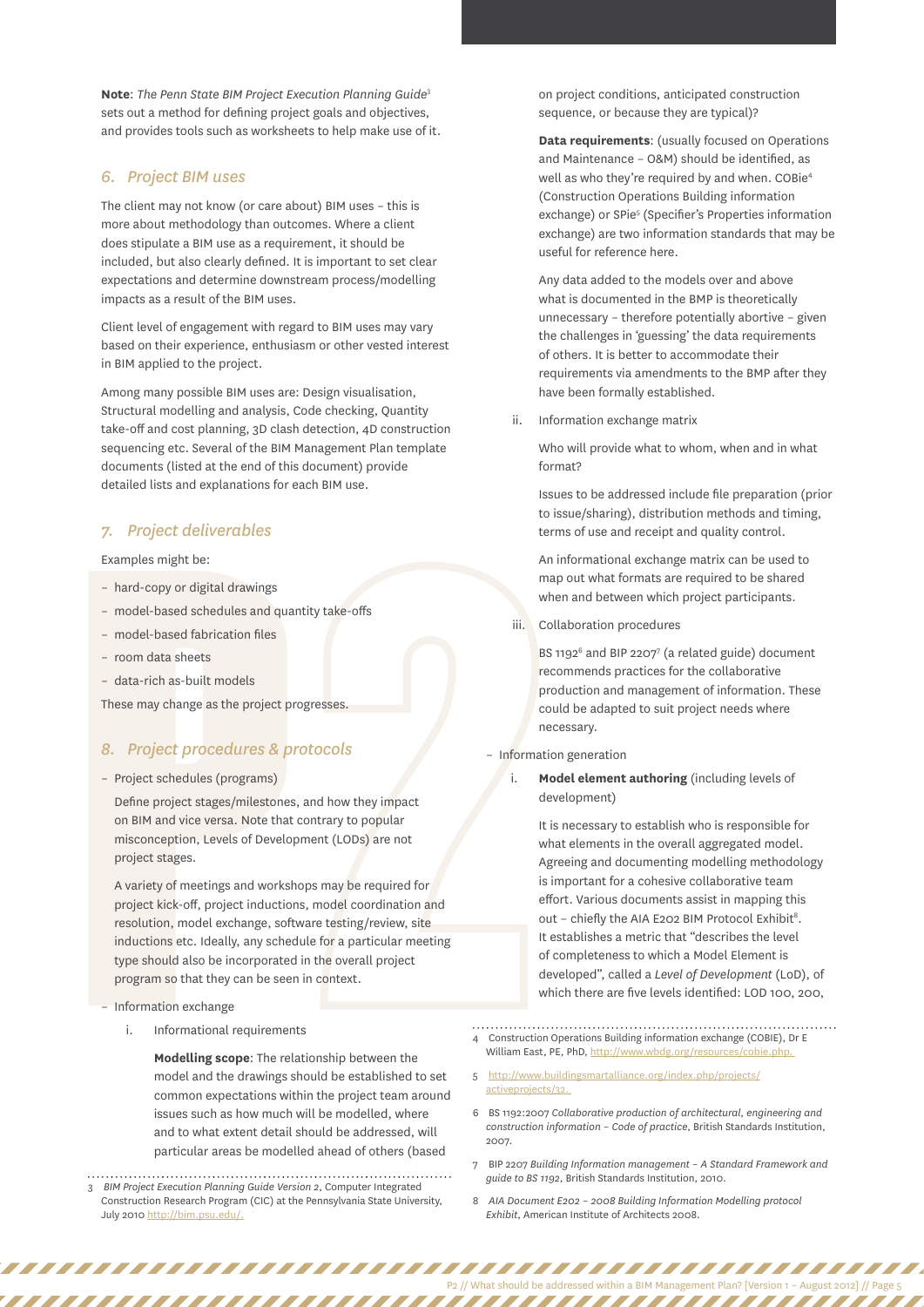300, 400 and 500 (refer to AIA E202 for a definition of each). They should be defined very clearly for each element category. Even subtle ambiguities can easily lead to misunderstandings and disputes.

Note: Initiatives are under way<sup>9</sup> to address the confusion around the application of LODs and to provide more detail on the requirements for each element category, with respect to model, cost and time requirements.

A record of these variables is also known as a Model Progression Specification (MPS) or a Model Collaboration Matrix. Questions that will assist in establishing this include:

**Who authors what information and when?**  Responsibilities for particular items within the model(s) may be exclusive or shared, temporary or permanent. Some items may not be modelled until a particular stage is reached (eg, hand-drawn sketches or modelled 'placeholder objects' may suffice for a time).

but not the elements that<br>are those elements added<br>by whom? Does the archite<br>that party for that purpose<br>become responsible for th<br>applies for floor slabs or w<br>model them first, but if it's<br>passed to the structural er<br>deve **Who takes custody of that information, when and why?** Some elements may change hands at particular times – perhaps multiple times. For example, a ceiling might be the responsibility of the architect, but not the elements that affix to the ceiling. (How) are those elements added to the ceiling, when and by whom? Does the architect provide the ceiling to that party for that purpose? If so, does the recipient become responsible for the ceiling? The same issue applies for floor slabs or walls – the architect might model them first, but if it's structural, should it be passed to the structural engineer for continued development, and if so, at what stage?

ii. Model-independent information (data)

**How will data be added to the model?** There may be a need for project participants other than model element authors to contribute information to the project, such as equipment datasheets, warranties, service agreements etc. (How) does this information get added to the model, and if so, by whom and when?

Standards such as COBie describe how information can be formatted and recorded throughout the planning and construction processes, in order to provide useful data managing the entire building lifecycle.

iii. Model-independent information (drafting/detailing)

This relates to what is to be detailed (created in two dimensions – 2D only – rather than modelled in three).

Not everything graphical may need to be modelled. It is entirely valid to ask the question: "What (areas, elements or categories) will we draft

9 [http://www.vicosoftware.com/mps-history-and-evolution/tabid/297475/](http://www.vicosoftware.com/mps-history-and-evolution/tabid/297475/Default.aspx) [Default.aspx.](http://www.vicosoftware.com/mps-history-and-evolution/tabid/297475/Default.aspx)

,,,,,,,,,,,,,,,,,,,,,,,,,,,

and not model?". This may vary by project stage.

It is important to consider the impact of not modelling such items on 'downstream' use of the information – hence the need to be clear on what BIM uses are applicable and when.

iv. Model assembly/file structure

The proposed assembly needs to accommodate additional project participants' models over time. It should explain what files are created (and their primary contents), by whom, and their relationship to other models within the project. Do they constitute part of the overall project model (also known as the federated model or aggregated model), and at what stage? Are they a means to an end (eg, design intent model), or an end in themselves (eg, as-built model)?

v. Project coordinates

Achieving a common series of coordinates is important to ensure that project models link into each other as seamlessly as possible. This is typically established by (or with the assistance of) a civil engineer or surveyor. Reconciling inconsistent project coordinates after model generation and sharing has occurred can be problematic for some.

#### *9. Project policies & standards*

– Modelling standards

As a general rule, use existing standards (preferably industry-recognised ones) rather than trying to formulate them from scratch. Modify them to suit the requirements of the project if necessary. At the very least, industry standards will provide a framework for discussion.

Rather than prescribing something for the entire project team, it may be sufficient to run the project allowing multiple standards, so long as those standards are consistently applied, and clearly communicated to others within the project team. That said, each should be assessed for potential conflicts and adjustments implemented accordingly.

**Note**: there may be other types of modelling standards that are not mentioned here, but two main items to consider are:

i. Modelling nomenclature

Establishing naming/numbering conventions introduces a consistent approach which greatly assists the exchange and interpretation of models. This may apply to models (files), elements (components), views, materials, properties/ parameters, rooms/spaces, work-sharing/teamsharing assignments etc.

P2 // What should be addressed within a BIM Management Plan? [Version 1 – August 2012] // Page 6

,,,,,,,,,,,,,,,,,,,,,,,,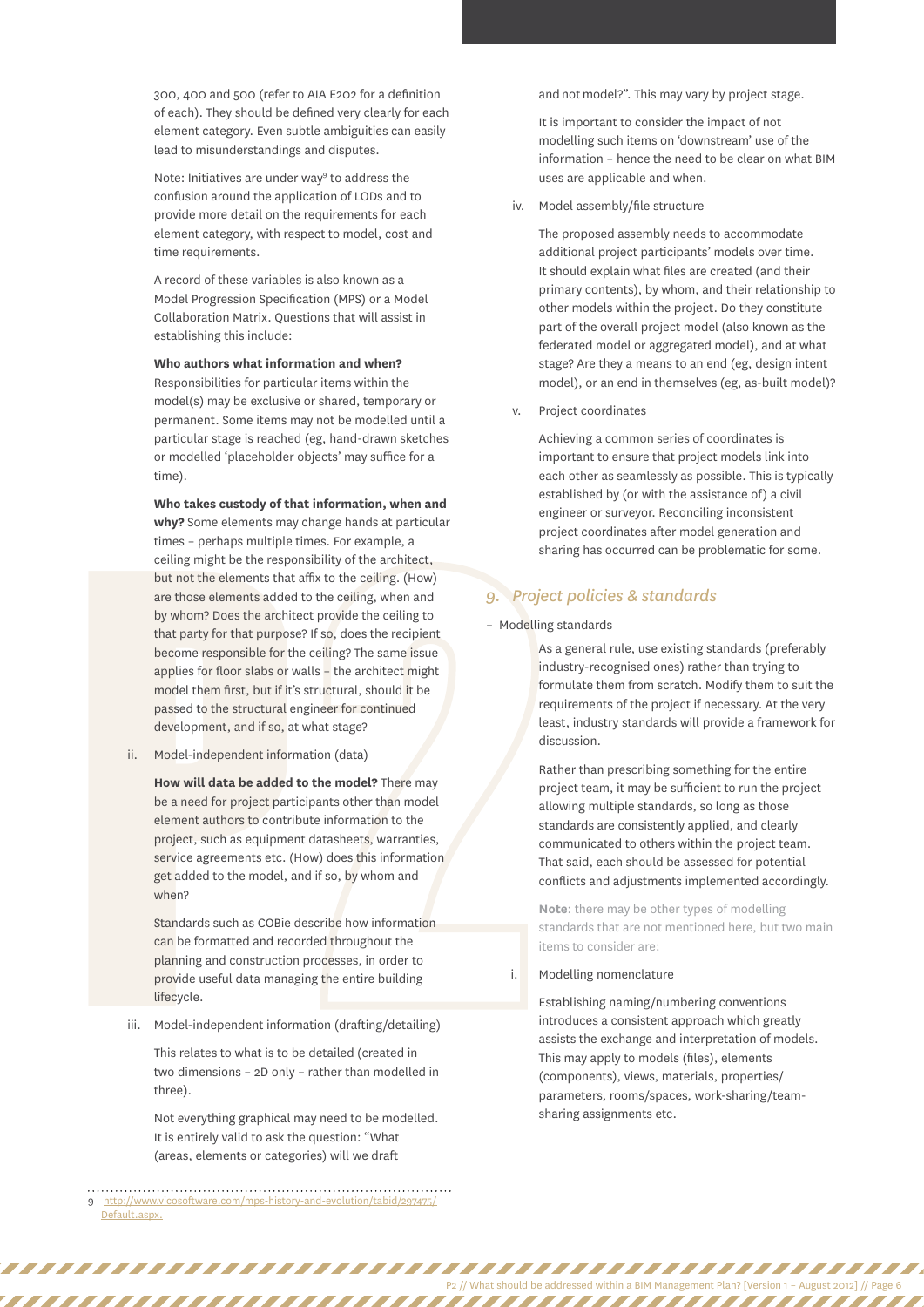#### ii. Object/component standards

This may determine what criteria must be met by objects/components before they are permitted for use within the project. ANZRS [\(www.anzrs.org](http://www.anzrs.org)) has been developed toward this, and other related organisations such as BIM-MEPAUS [\(www.bimmepaus.](http://www.bimmepaus.com.au) [com.au](http://www.bimmepaus.com.au)) may provide standard content for project use.

– Quality control

Principally this is about validating information: how information revisions are managed, how the model is coordinated, quantities verified, information exchange transmittals, model audits etc.

– Documentation standards

Line styles, line patterns, line weights, fill/hatch patterns, colour assignments and other display representation that is based on hard-copy printed output.

– Intellectual property and warranty of use of information This should define what constitutes IP, and how it is to be treated. Any restrictions on its use should be clearly stated.

drawings, schedules and the mod<br>to help resolve any potential conf<br>drawings (and schedules) may be<br>the model, but this does not mea<br>be the same.<br>Ideally, this should be established<br>exchange within the project team<br>be estab The extent to which the model may be warranted for particular uses (and constitute a contract document) should be determined. Also the contractual precedence of the drawings, schedules and the model should be determined to help resolve any potential conflicts. Theoretically, the drawings (and schedules) may be a direct derivative from the model, but this does not mean they are *guaranteed* to be the same.

Ideally, this should be established prior to any model exchange within the project team, and most certainly should be established early so as to guard against mismatched expectations concerning deliverables and permitted uses of them by others.

Please refer to **L1 - Intellectual Property** paper for more information.

#### *10. Technology infrastructure*

– Software, hardware and network environments

Options include: project website, FTP (file transfer protocol)/EDM (electronic document management), project server/domain and cloud-based services. Hardware requirements such as laptops, desktops, tablets, smartphones, smartboards, television displays and projectors should be identified.

– Communications

The method of communication should be established. Methods may include face-to-face meetings, phone, instant messaging programs and teleconferencing (audio and/or visual). The technological and environmental capacities of each project participant should be considered. For example: Can teleconference participants 'remote in' (if necessary), or do they need to be in an office to participate?

– Data storage (including archiving) & information access

Many projects today have project websites or similar (electronic document management systems), such as Aconex, ProjectCentre etc.

How will archiving of data occur? Who will be responsible? Who manages provision of access to the project team? Will the models be stored on this system, or does it pertain only to documents? Can the models be accessed directly, or only uploaded/downloaded?

## CONCLUSIONS<br>www.manumumumumumumumumumumumumum

There is a great deal of information generated over the life of a project. The BIM Management Plan seeks to identify from that information what is most important to achieving the project objectives. The document itself should be well structured, clear, and respond to the needs of the project and project team. Although even the contents list of a BIM Management Plan might appear overwhelming, not every item needs to be addressed from the outset. This is discussed in more detail in document **P3: How should you prepare and apply a BIM Management Plan?**.

#### **Summary**

A good BIM Management Plan should address:

– Who and what the document is for?

,,,,,,,,,,,,,,,,,,,,,,,,,,,

- Who is involved, and in what capacity?
- What is sought for the project (objectives)?
- What approach will be taken (both generally and specifically)?
- How will the project be designed/built/managed?
- How will the project information be developed, exchanged, validated, used and re-used and over what period?
- What tools (software) and processes (BIM uses) will be used toward this purpose?
- How will those tools/processes be employed, by whom and when?

,,,,,,,,,,,,,,,,,,

P2 // What should be addressed within a BIM Management Plan? [Version 1 – August 2012] // Page 7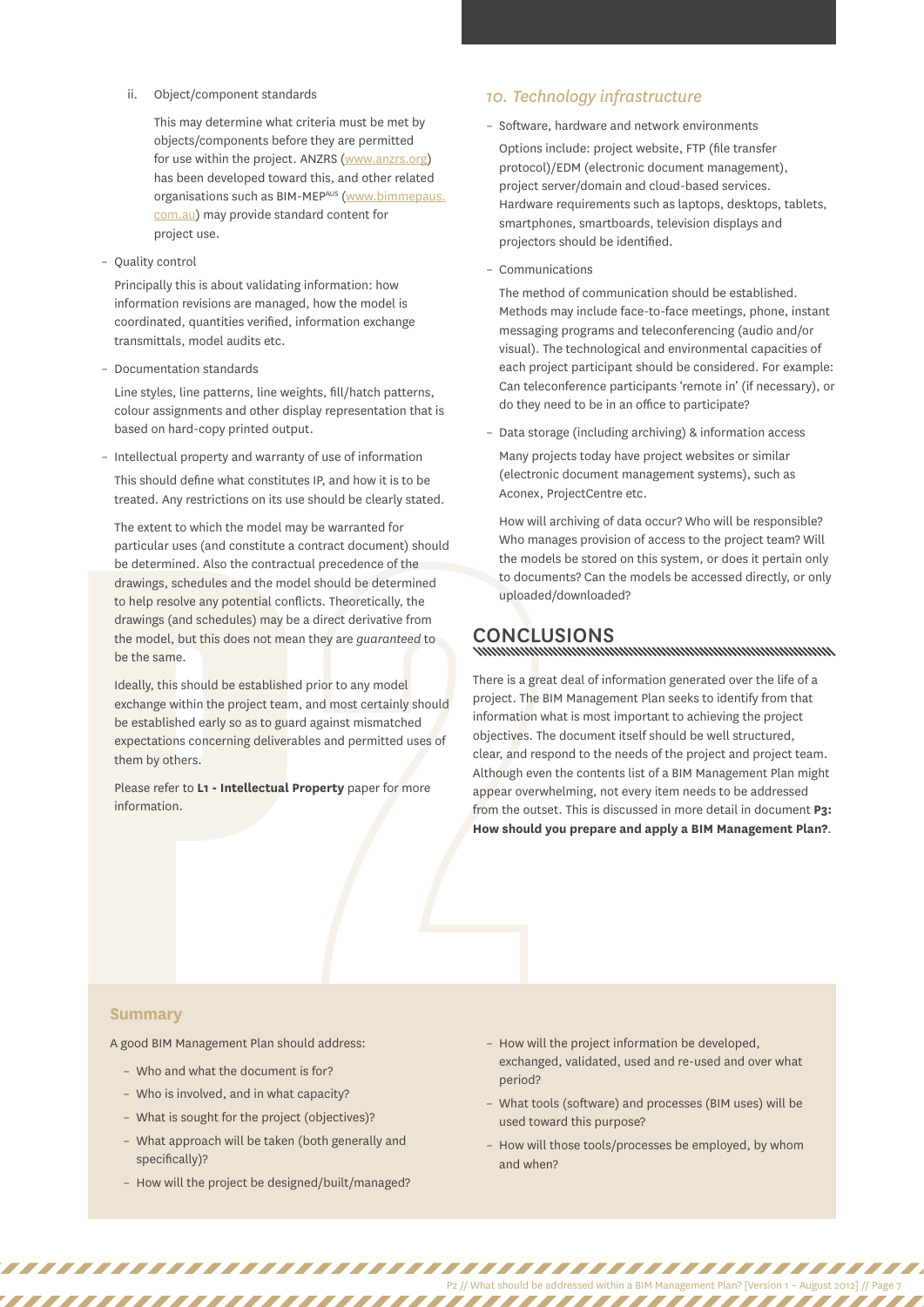# BIM Management<br>Plans

*P3 How should you prepare & apply a BIM Management Plan?*





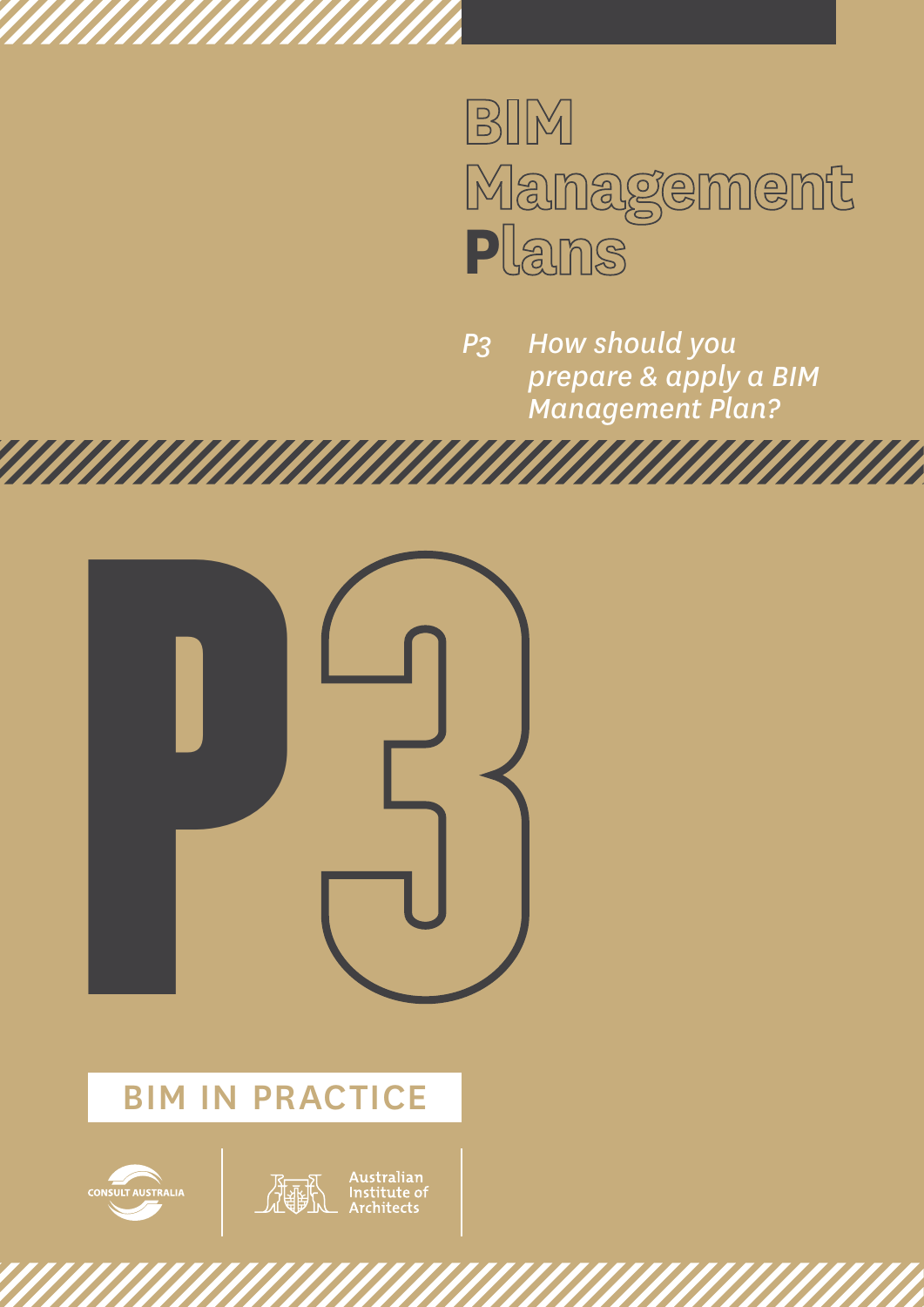

*P3 How should you prepare & apply a BIM Management Plan?*

a Maria

#### **Contributors:**

Chris Needham (Chair), C3 Consulting Solutions

Stuart Bull, Arup

Tom Fussell, Project Services

Peter Giangiulio, Sandover Pinder

Neil Greenstreet, NATSPEC//Construction Information

**TARTA MARTIN MARTIN MARTIN** 

Clay Hickling, GHD

Paul Nunn, CSI Global Services

David Sutherland, Fender Katsalidis

- P BIM Management Plans
- P1 What is a BIM Management Plan and why should we use one?
- P2 What should be addressed within a BIM Management Plan?
- **P3 How should you prepare and apply a BIM Management Plan?**

P3 How should you prepare & apply a BIM Management Plan? [Version 1 – August 2012]

Australian

Institute of **Architects** 

Disclaimer:

No reproduction of the material is authorised unless written permission is first obtained from both the Australian Institute of Architects and Consult Australia.



This document is jointly published by the Australian Institute of Architects and Consult Australia and contains information prepared by the joint Australian Institute of Architects and Consult Australia BIM/IPD Steering Gr The Australian Institute of Architects and Consult Australia make no representations, either iointly or severally, about the content and suitability of the material, for any purpose, It is provided 'as is' without express any warranties of merchantability or fitness. In no event will the Australian Institute of Architects or Consult Australia be liable, whether in contract, negligence or other action arising out of or in connection with the

All material in this document is copyright to:

<sup>•</sup> either, or jointly, the Australian Institute of Architects and Consult Australia; or

 $\cdot$  a third party, from whom the material is licensed for inclusion on this site.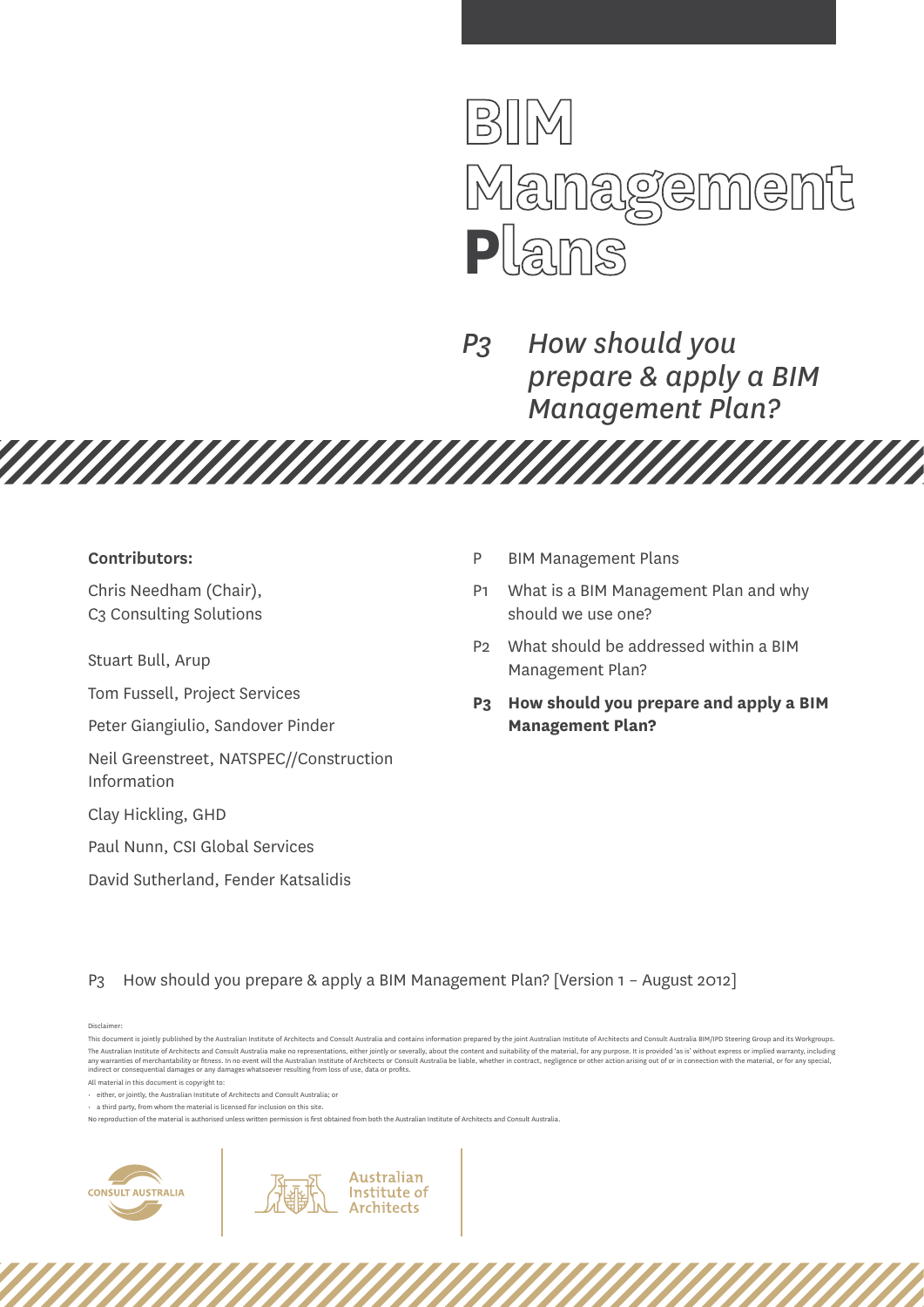## **INTRODUCTION**<br>www.www.www.www.www.www.www.www.www.

The process of preparing and applying a BIM Management Plan is as important as the plan itself. No one person can singlehandedly know all the needs of the project for its entire lifecycle. Neither can they determine all of the appropriate measures to meet them. A collaborative and iterative approach is necessary.

The following excerpt from the *Penn State BIM Project Execution*  Planning Guide<sup>1</sup> summarises its approach to preparing a BIM Management Plan:

*The BIM Plan should be developed in the early stages of a project; continually developed as additional participants are added to the project; and monitored, updated and revised as needed throughout the implementation phase of the project. The plan should define the scope of BIM implementation on the project, identify the process flow for BIM tasks, define the information exchanges between parties, and describe the required project and company infrastructure needed to support the implementation.*

Some of the principles that should be adopted during the preparation of a BIM Management Plan are described below:

### **Approach as a collaborative effort**

Some BIM guides like the NATSPEC Nat<br>Plan Template describe the roles and r<br>team member with regard to the devel<br>Management Plan. It is important that<br>technical expertise in BIM is balanced<br>project management experience. T Some BIM guides like the NATSPEC National BIM Management Plan Template describe the roles and responsibilities of each team member with regard to the development of the BIM Management Plan. It is important that the input of those with technical expertise in BIM is balanced by input from those with project management experience. The contents should reflect the input and consultation with the project participants, in accordance with their abilities and expertise. As such, it is a record of agreement rather than a set of instructions from one party to another. This is why BIM project planning workshops are an appropriate means of formulating the particulars of BIM Management Plans.

#### **Establish overarching project requirements before working on the details**

Practitioners should first clearly establish some basic information, such as procurement strategy, objectives, challenges and opportunities, and ensure the case is made that BIM-based project delivery can provide what the project needs.

#### **Use a structured process**

Refer to resources like the *Penn State BIM Project Execution Planning Guide* for suggested methodologies.

#### **Use a template**

Using a BIM Management Plan template will avoid starting from scratch and help overcome some of the inertia that can be experienced at the beginning of the planning process. It will provide an initial checklist of items that need to be addressed

#### 1 *BIM Project Execution Planning Guide Version 2*, Computer Integrated Construction Research Program (CIC) at the Pennsylvania State University, July 2010<http://bim.psu.edu/>.

,,,,,,,,,,,,,,,,,,,,,,,,,,,

#### **BIM Management Planning Resources**

#### Veterans' Affairs (VA) BIM Guide

Developed for the US Department of Veterans' Affairs, this may not be directly as appropriate for Australian (and non-health) projects as what the NATSPEC National BIM Management Plan is, which was tailored for this specific purpose.

#### <http://www.cfm.va.gov/til/bim/BIMGuide/lifecycle.htm>

#### Penn State BIM Project Execution Planning Guide v2.0

Required reading for anyone drafting a BMP because it clearly sets out a methodology and provides tools such as worksheets and templates to help implement it. NATSPEC NBG Section 7 'Requirements for Using BIM' and NATSPEC BMP Template Section 6 'Specific Uses of BIM' are both based on the BIM use Descriptions found in Appendix B of this Guide. The NATSPEC BMP Template provides cross references to the relevant sections.

<http://bim.psu.edu/Project/resources/default.aspx>

#### PENN STATE OWNER BIM EXECUTION PLANNING Resources v1.0

<http://bim.psu.edu/Owner/Resources/default.aspx>

#### NATSPEC National BIM Guide (NBG)

Originally based on the VA BIM Guide, but tailored to suit Australian projects and those of other market sectors, this document has had contribution from a broad group of industry participants.

Download NBG Set: [http://bim.natspec.org/images/](http://bim.natspec.org/images/stories/BIM/NATSPEC_National_BIM_Guide_Document_Set.zip) [stories/BIM/NATSPEC\\_National\\_BIM\\_Guide\\_Document\\_](http://bim.natspec.org/images/stories/BIM/NATSPEC_National_BIM_Guide_Document_Set.zip) [Set.zip](http://bim.natspec.org/images/stories/BIM/NATSPEC_National_BIM_Guide_Document_Set.zip)

#### Download BIM Object/Element Matrix:

[http://bim.natspec.org/images/stories/natspec\\_bim\\_](http://bim.natspec.org/images/stories/natspec_bim_object-element_matrix_draft_110809.zip) [object-element\\_matrix\\_draft\\_110809.zip](http://bim.natspec.org/images/stories/natspec_bim_object-element_matrix_draft_110809.zip)

#### NATSPEC BIM Management Plan (BMP) template

Companion document to the NATSPEC National BIM Guide. Other documents also accompany this, such as the Project BIM Brief and BIM Reference Schedule.

Download Word format document: [http://bim.natspec.](http://bim.natspec.org/images/stories/BIM/BIM_Management_Plan_Template_v1.0.docx) [org/images/stories/BIM/BIM\\_Management\\_Plan\\_](http://bim.natspec.org/images/stories/BIM/BIM_Management_Plan_Template_v1.0.docx) [Template\\_v1.0.docx](http://bim.natspec.org/images/stories/BIM/BIM_Management_Plan_Template_v1.0.docx)

#### Download PDF version:

[http://bim.natspec.org/images/stories/BIM/BIM\\_](http://bim.natspec.org/images/stories/BIM/BIM_Management_Plan_Template_v1.0.pdf) [Management\\_Plan\\_Template\\_v1.0.pdf](http://bim.natspec.org/images/stories/BIM/BIM_Management_Plan_Template_v1.0.pdf)

#### Indiana University BIM Execution Plan Template

P3 // How should you prepare & apply a BIM Management Plan? [Version 1 – August 2012] // Page 3

,,,,,,,,,,,,,,,,,,,,,,,,,,,,

[http://www.indiana.edu/~uao/IU%20BIM%20](http://www.indiana.edu/~uao/IU%20BIM%20Execution%20Plan%20Template.doc) [Execution%20Plan%20Template.doc](http://www.indiana.edu/~uao/IU%20BIM%20Execution%20Plan%20Template.doc)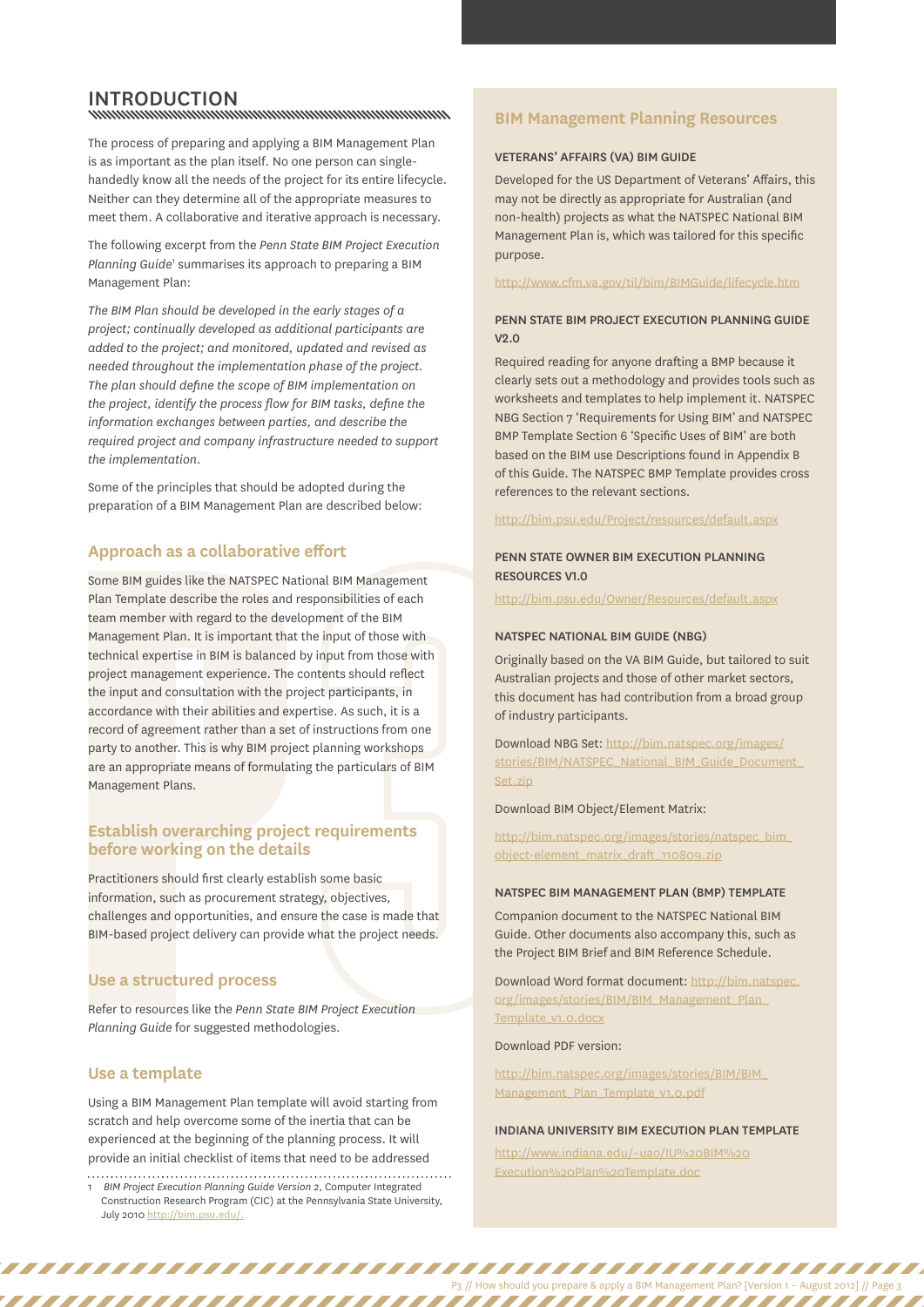and a framework for discussion.

Use one of the several template documents available in the public domain and do not hesitate to customise it to suit your project needs. The table adjacent lists some useful resources. The list is not exhaustive.

### **Start early and develop progressively – don't try to do it all at once**

The development of a BIM Management Plan mirrors the design process – it starts with a general outline which is progressively refined as more information becomes available and decisions are made. You can no more formulate a detailed, definitive BIM Management Plan in the first week of the project than produce a set of working drawings before doing a sketch plan.

Development must also accommodate the reality of project establishment that not all parties are engaged from day one. All of this suggests that the most sensible approach is to plan for a series of BIM Management Plans which represent progressive iterations of the initial plan.

While it would be ideal to have the BIM Management Plan complete before any modelling work commences, this is not always practical or possible, given all the variables that may be at play. However consideration should be given by the project team to the consequences of various modelling activities commencing without certain information being established (fees, rework, delay, information reliability etc).

Where insufficient information is available in the early stages of a project to make firm decisions about an item, it can be noted for review and action in following editions of the BIM Management Plan. Likewise, assumptions can be documented so that the information required to support (or dismiss) them can be identified and incorporated in following editions.

The contingent nature of each BIM Management Plan should be made clear to project participants so that they are not perceived to be overly prescriptive or restrictive.

The iterations outlined below illustrate how a BIM Management Plan could be progressively developed:

- **Iteration 1:** Possibly prepared by one party (eg, lead consultant) with the client in isolation from others – who may not yet be formally appointed. The focus is on broad strategic considerations such as project goals and objectives, required completion dates and the most appropriate project procurement strategies.
- cann to the consequences or valid commencing without certain information reliability e<br>
Where insufficient information is availad project to make firm decisions about a<br>
review and action in following editions<br>
Plan. Likew **Iteration 2:** Prepared when the project team has largely been assembled and the need for organised collaboration is established. Knowledge of each other's requirements and abilities will assist in active collaboration. The focus is on the 'who, what and when' of the project – the roles of team members and their broad responsibilities and authority, the deliverables required, and the uses of BIM necessary to achieve the project goals and objectives.
	- **Iteration 3**: After the general project management framework has been established, the 'nuts and bolts' details that allow project team members to share information and collaborate effectively need to be agreed. The focus is more on the 'how'

,,,,,,,,,,,,,,,,,,,,,,

| Ref            | Item                                                               | i1         | i <sub>2</sub> | $i_{3}$ |
|----------------|--------------------------------------------------------------------|------------|----------------|---------|
| $\mathbf{1}$   | Agreement                                                          | ۸          |                |         |
| $\overline{2}$ | <b>BIM Plan overview</b>                                           |            |                |         |
| 3              | Project particulars                                                | O          |                |         |
| $\mathsf{a}$   | Project identification                                             |            |                |         |
| $\mathsf b$    | Project team and contacts                                          |            |                |         |
| $\overline{C}$ | Project roles and responsibilities                                 |            |                |         |
| d              | Project team member BIM<br>capability and maturity<br>statement    |            |                |         |
| e              | Project procurement strategy                                       | $\bigcirc$ | $\sim$         |         |
| $\overline{4}$ | Project definitions/terminology                                    |            |                |         |
| 5              | Project objectives                                                 | $\bullet$  |                |         |
| 6              | Project BIM uses                                                   | О          |                |         |
| 7              | Project deliverables                                               |            |                |         |
| 8              | Project procedures and protocols                                   |            |                |         |
| a              | Project schedules (programs)                                       |            |                |         |
| $\mathsf b$    | Information exchange                                               |            |                |         |
| ì              | Informational requirements                                         |            |                |         |
| ii             | Information exchange<br>matrix                                     |            |                |         |
| ίii            | <b>Collaboration procedures</b>                                    |            |                |         |
| $\overline{C}$ | Information generation                                             |            |                |         |
| i              | Model element authoring<br>(including LODs)                        |            | O              |         |
| ii             | Model-independent<br>information (data)                            |            | Ω              |         |
| iii            | Model-independent<br>information (drafting/<br>detailing)          |            | ◯              |         |
| iv             | Model assembly/file structure                                      |            | О              |         |
| $\overline{V}$ | Project coordinates                                                |            |                |         |
| 9              | Project policies and standards                                     |            | О              | $\sim$  |
| a              | Modelling standards                                                |            | ◯              |         |
| i              | Modelling nomenclature<br>(naming/numbering)                       |            | Ω              |         |
| ii             | Object/component standards                                         |            | О              |         |
| $\mathsf b$    | <b>Quality Control</b>                                             |            | Ω              |         |
| $\overline{C}$ | Documentation standards                                            |            | ∩              |         |
| d              | <b>Intellectual Property and</b><br>warranty of use of information |            | ◯              |         |
| 10             | Technology Infrastructure                                          |            |                |         |
| a              | Software, hardware and network<br>environments                     |            |                |         |
| $\mathsf b$    | Communications                                                     |            | O              |         |
| $\mathsf{C}$   | Data storage (including<br>archiving) and information<br>access    |            |                |         |

**Table 1.** indicates what aspects of planning are appropriate for each Iteration. Refer to document **P2: What should be addressed in a BIM Management Plan?** for a fuller description of each item.

,,,,,,,,,,,,,,,

P3 // How should you prepare & apply a BIM Management Plan? [Version 1 – August 2012] // Page 4